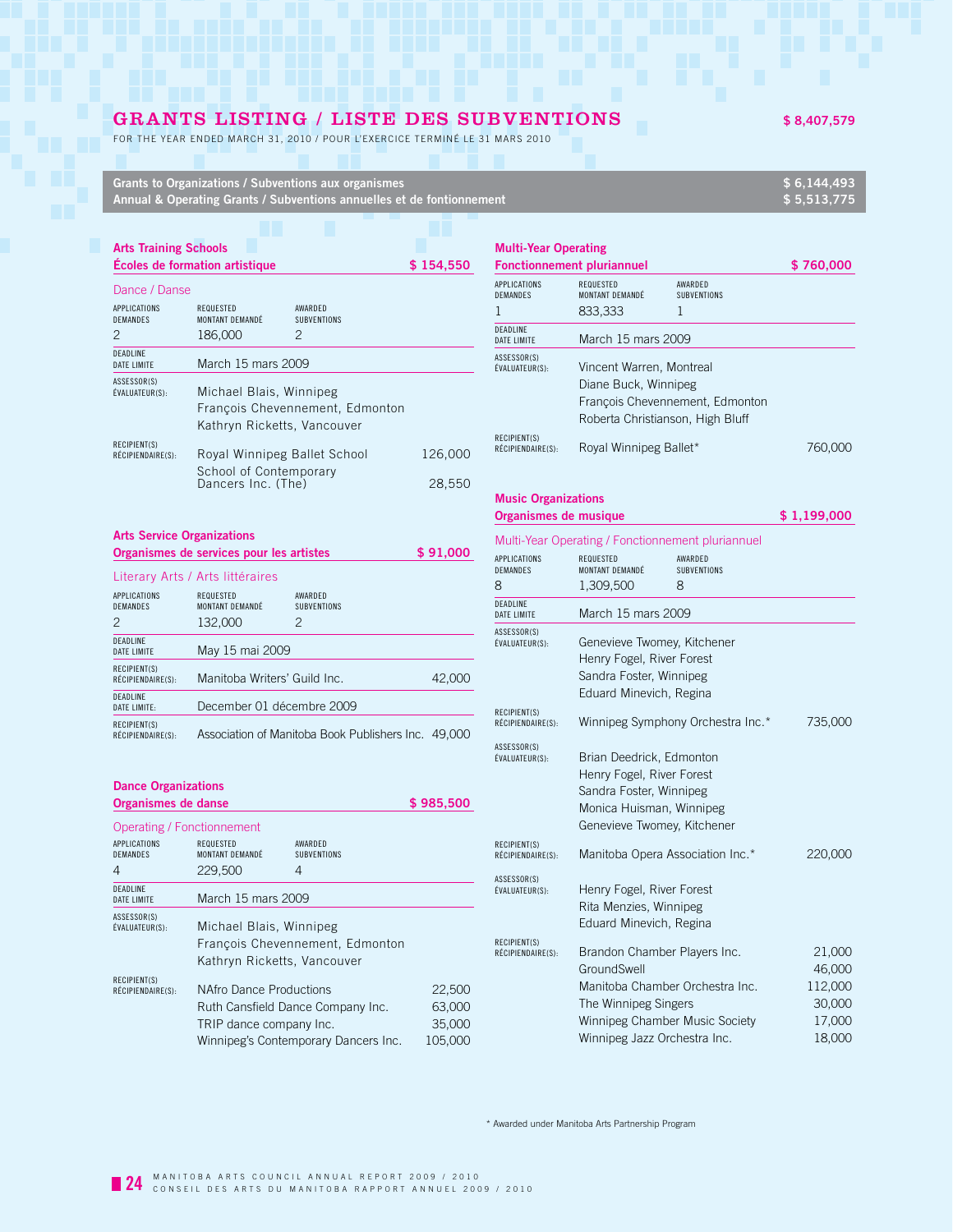## **Theatre Organizations Organismes de théâtre**  $$ 1,714,000$

Multi-Year Operating / Fonctionnement pluriannuel

| APPI ICATIONS<br><b>DEMANDES</b>         | <b>REQUESTED</b><br>MONTANT DEMANDÉ                                                          | <b>AWARDED</b><br><b>SUBVENTIONS</b>     |         |
|------------------------------------------|----------------------------------------------------------------------------------------------|------------------------------------------|---------|
| 9                                        | 1,722,000                                                                                    | 9                                        |         |
| <b>DEADLINE</b><br>DATF I IMITF:         | March 15 mars 2009                                                                           |                                          |         |
| RECIPIENT(S)<br>RÉCIPIENDAIRE(S):        | Adhere And Deny Inc.                                                                         |                                          | 18,000  |
|                                          |                                                                                              | Manitoba Association of Playwrights Inc. | 55,000  |
|                                          | Shakespeare in the Ruins Inc.<br>Theatre Projects Manitoba Inc.                              |                                          | 59,000  |
|                                          |                                                                                              |                                          | 50,000  |
|                                          | Winnipeg Jewish Theatre Inc.                                                                 |                                          | 57,000  |
|                                          |                                                                                              | Manitoba Theatre for Young People Inc.*  | 245,000 |
|                                          | Prairie Theatre Exchange Inc.*                                                               |                                          | 355,000 |
|                                          | Manitoba Theatre Centre*                                                                     |                                          | 700,000 |
| ASSESSOR(S)<br>ÉVALUATEUR(S):            | Roberta Christianson, High Bluff<br>Craig Holzschuh, Vancouver<br>Christian Molgat, Winnipeg |                                          |         |
| <b>RECIPIENT(S)</b><br>RÉCIPIENDAIRE(S): | Le Cercle Molière inc.*                                                                      |                                          | 175,000 |

## **Visual Arts Organizations**

|                                        | Organismes d'arts visuels    |                                        | \$888,500 |
|----------------------------------------|------------------------------|----------------------------------------|-----------|
| <b>APPLICATIONS</b><br><b>DEMANDES</b> | REQUESTED<br>MONTANT DEMANDÉ | AWARDED<br><b>SUBVENTIONS</b>          |           |
| 9                                      | 1,000,862                    | 9                                      |           |
| DEADLINE<br><b>DATE LIMITE:</b>        | April 01 avril 2009          |                                        |           |
| ASSESSOR(S)<br>ÉVALUATEUR(S):          | David Lariviere, Saskatoon   | Nadia Myre, Saint-Andre d'Argenteuil   |           |
|                                        | Stéphanie Brodeur, Ottawa    |                                        |           |
|                                        | Sigrid Dahle, Winnipeg       |                                        |           |
|                                        | Alain Delannoy, Winnipeg     |                                        |           |
| <b>RECIPIENT(S)</b>                    |                              |                                        |           |
| RÉCIPIENDAIRE(S):                      | Winnipeg Film Group Inc.     |                                        | 92,500    |
|                                        | PI ATFORM Centre for         |                                        |           |
|                                        | Photographic & Digital Arts  |                                        | 53,000    |
|                                        | Video Pool Media Arts Centre |                                        | 107,000   |
|                                        | aceartinc.                   |                                        | 91,000    |
|                                        |                              | Art Gallery of Southwestern Manitoba   | 185,000   |
|                                        |                              | Manitoba Printmakers' Association      | 52,000    |
|                                        |                              | Mentoring Artists for Women's Art Inc. | 73,000    |
|                                        | Plug In Inc.                 |                                        | 170,000   |
|                                        | Urban Shaman Inc.            |                                        | 65,000    |

## **Book Publishers**

**Organismes d'édition de livres \$ 271,000**

Multi-Year Operating / Fonctionnement pluriannuel

| APPLICATIONS<br><b>DEMANDES</b>          | <b>REQUESTED</b><br>MONTANT DEMANDÉ    | AWARDED<br><b>SUBVENTIONS</b> |        |  |
|------------------------------------------|----------------------------------------|-------------------------------|--------|--|
| 9                                        | 271,800                                | 9                             |        |  |
| <b>DEADLINE</b><br><b>DATE LIMITE:</b>   | December 01 décembre 2009              |                               |        |  |
| ASSESSOR(S)<br>ÉVALUATEUR(S):            | Nik Burton, Regina                     |                               |        |  |
|                                          | Marie Clausén, Ottawa                  |                               |        |  |
|                                          | Lou Morin, Edmonton                    |                               |        |  |
| <b>RECIPIENT(S)</b><br>RÉCIPIENDAIRE(S): | Arbeiter Ring Publishing               |                               | 23,000 |  |
|                                          | Great Plains Publications Ltd.         |                               | 34,500 |  |
|                                          | J. Gordon Shillingford Publishing Inc. |                               | 40,000 |  |
|                                          | Les Éditions des Plaines               |                               | 24,500 |  |
|                                          | Les Éditions du Blé Inc.               |                               | 30,000 |  |
|                                          | Pemmican Publications Inc.             |                               | 20,000 |  |
|                                          | Signature Editions                     |                               | 32,000 |  |
|                                          | Turnstone Press Ltd.                   |                               | 36,000 |  |
|                                          | University of Manitoba Press           |                               | 31,000 |  |

### **Periodical Publishers Organismes d'édition de périodiques \$ 210,225**

|                                          |                                        | Multi-Year Operating / Fonctionnement pluriannuel |         |  |
|------------------------------------------|----------------------------------------|---------------------------------------------------|---------|--|
| <b>APPLICATIONS</b>                      | REQUESTED                              | AWARDED                                           |         |  |
| DEMANDES                                 | MONTANT DEMANDÉ                        | <b>SUBVENTIONS</b>                                |         |  |
| 3                                        | 210,225                                | 3                                                 |         |  |
| <b>DEADLINE</b><br>DATF I IMITF:         | May 01 mai 2009                        |                                                   |         |  |
| <b>RECIPIENT(S)</b>                      |                                        |                                                   |         |  |
| RÉCIPIENDAIRE(S):                        |                                        | Arts Manitoba Publications Inc.                   |         |  |
|                                          |                                        | (Border Crossings)                                |         |  |
|                                          | Contemporary Verse 2 Inc.              |                                                   | 34,000  |  |
|                                          | Prairie Fire Press Inc.                |                                                   | 74,725  |  |
|                                          |                                        |                                                   |         |  |
|                                          | <b>Special Grants to Organizations</b> |                                                   |         |  |
|                                          | Subventions spéciales aux organismes   |                                                   | \$1,000 |  |
| Theatre / Théâtre                        |                                        |                                                   |         |  |
| <b>APPLICATIONS</b><br>DEMANDES          | REQUESTED<br>MONTANT DEMANDÉ           | AWARDED<br><b>SUBVENTIONS</b>                     |         |  |
| 1                                        | 1,000                                  | 1                                                 |         |  |
| <b>DEADLINE</b><br><b>DATE LIMITE:</b>   | March 31 mars 2010                     |                                                   |         |  |
| <b>RECIPIENT(S)</b><br>RÉCIPIENDAIRE(S): |                                        | National Theatre School of Canada                 | 1,000   |  |

\* Awarded under Manitoba Arts Partnership Program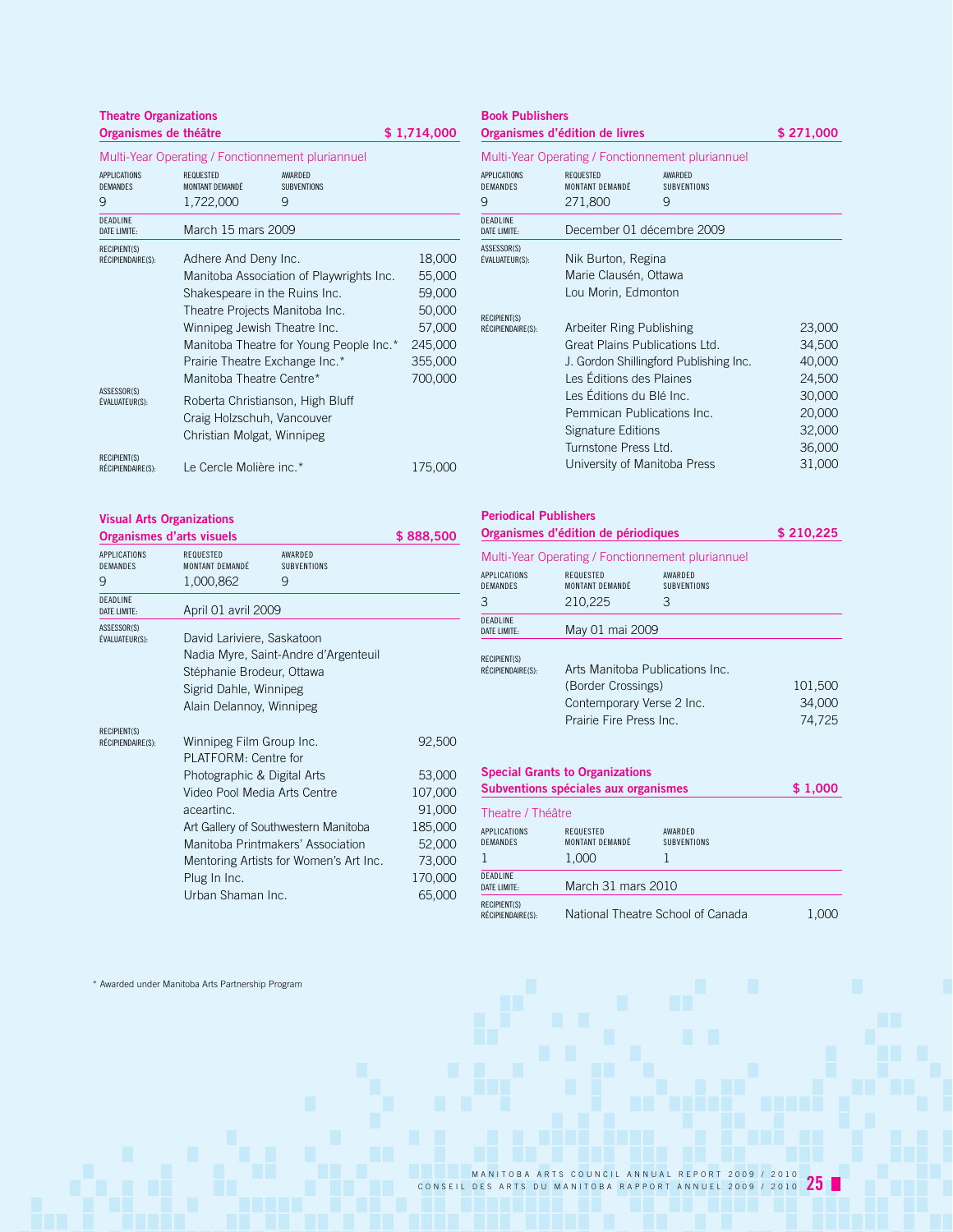## Presentation and Touring Grants

## Subventions d'organisation d'activités et de tournées **\$ 629,718**

| <b>Presentation Grants</b>                      | Subventions d'organisation d'activités                                                                     |                                    | \$180,000 |  |
|-------------------------------------------------|------------------------------------------------------------------------------------------------------------|------------------------------------|-----------|--|
| <b>Two Year Pilot Program</b>                   | Programme pilote de deux ans                                                                               |                                    | \$40,000  |  |
| Dance/Danse                                     |                                                                                                            |                                    |           |  |
| <b>APPLICATIONS</b><br><b>DEMANDES</b><br>1     | <b>REQUESTED</b><br>MONTANT DEMANDÉ<br>40,000                                                              | AWARDED<br><b>SUBVENTIONS</b><br>1 |           |  |
| <b>DEADLINE</b><br><b>DATE LIMITE:</b>          | March 15 mars 2009                                                                                         |                                    |           |  |
| ASSESSOR(S)<br><b>ÉVALUATEUR(S):</b>            | Michael Blais, Winnipeg<br>Kathryn Ricketts, Vancouver                                                     | Francois Chevennement, Edmonton    |           |  |
| <b>RECIPIENT(S)</b><br>RÉCIPIENDAIRE(S):        | Gearshifting Performance Works                                                                             |                                    | 20,000    |  |
| Music/Musique                                   |                                                                                                            |                                    |           |  |
| <b>APPLICATIONS</b><br><b>DEMANDES</b><br>1     | <b>REQUESTED</b><br>MONTANT DEMANDÉ<br>20,000                                                              | AWARDED<br><b>SUBVENTIONS</b><br>1 |           |  |
| DEADLINE<br><b>DATE LIMITE:</b>                 | March 15 mars 2009                                                                                         |                                    |           |  |
| JUROR(S):<br><b>ÉVALUATEUR(S):</b>              | Marilyn Redekop, Winnipeg<br>Nan Colledge, Winnipeg<br>Henry Fogel, River Forest<br>Rita Menzies, Winnipeg |                                    |           |  |
| <b>RECIPIENT(S)</b><br>RÉCIPIENDAIRE(S):        | Camerata Nova                                                                                              |                                    | 20,000    |  |
| <b>Concert Production</b>                       |                                                                                                            |                                    |           |  |
| Projets de concerts                             |                                                                                                            |                                    | \$40,000  |  |
| Dance/Danse<br><b>APPI ICATIONS</b><br>DEMANDES | <b>REQUESTED</b><br>MONTANT DEMANDÉ                                                                        | AWARDED<br>SUBVENTIONS             |           |  |

| DEMANDES                                 | MONTANT DEMANDÉ                                                                                                                                                                             | <b>SUBVENTIONS</b>                          |                                                                       |
|------------------------------------------|---------------------------------------------------------------------------------------------------------------------------------------------------------------------------------------------|---------------------------------------------|-----------------------------------------------------------------------|
| 11                                       | 91,440                                                                                                                                                                                      | 8                                           |                                                                       |
| <b>DEADLINE</b><br><b>DATE LIMITE:</b>   | March 01 mars 2009                                                                                                                                                                          |                                             |                                                                       |
| JUROR(S):<br>ÉVALUATEUR(S):              | Marilyn Redekop, Winnipeg<br>Nan Colledge, Winnipeg<br>Henry Fogel, River Forest<br>Rita Menzies, Winnipeg                                                                                  |                                             |                                                                       |
| <b>RECIPIENT(S)</b><br>RÉCIPIENDAIRE(S): | Canzona<br>Clear Lake Chamber Music Festival<br>Jazz Winnipeg Inc.<br>Rady Jewish Community Centre<br>Virtuosi Concerts<br>Winnipeg Classical Guitar Society<br>Winnipeg Philharmonic Choir | Manitoba Conservatory of Music & Arts, Inc. | 2,000<br>7,000<br>4,000<br>5,000<br>2,000<br>12,000<br>3,000<br>5,000 |

| <b>Theatre Production</b>                |                                                   |                               |                 |
|------------------------------------------|---------------------------------------------------|-------------------------------|-----------------|
|                                          | Représentations théâtrales                        |                               | \$100,000       |
| <b>APPLICATIONS</b><br><b>DEMANDES</b>   | <b>REQUESTED</b><br>MONTANT DEMANDÉ               | AWARDED<br><b>SUBVENTIONS</b> |                 |
| 38                                       | 374,127                                           | 13                            |                 |
| DEADLINE<br><b>DATE LIMITE:</b>          | March 01 mars 2009                                |                               |                 |
| ASSESSOR(S)<br><b>ÉVALUATEUR(S):</b>     | Richard Clarkin, Toronto                          |                               |                 |
|                                          | Laura Lussier, Winnipeg                           |                               |                 |
|                                          | Geneviève Pelletier, Winnipeg                     |                               |                 |
| RECIPIENT(S)                             |                                                   |                               |                 |
| RÉCIPIENDAIRE(S):                        | Little Opera Company, The<br>Root Sky Productions |                               | 15,000<br>6,000 |
|                                          | Struts & Frets Players                            |                               | 3,000           |
|                                          | Théâtre Vice Versa Theatre                        |                               | 8,000           |
|                                          | Arne MacPherson                                   |                               | 4,000           |
|                                          | Danny Schur                                       |                               | 14,000          |
|                                          | Melanie Wight                                     |                               | 3,000           |
|                                          | Rose Condo                                        |                               | 2,000           |
| DEADLINE<br><b>DATE LIMITE:</b>          |                                                   | September 01 septembre 2009   |                 |
| ASSESSOR(S)                              |                                                   |                               |                 |
| ÉVALUATEUR(S):                           | Ann Hodges, Winnipeg                              |                               |                 |
|                                          | Daniel MacIvor, Toronto                           |                               |                 |
|                                          | Ross McMillan, Winnipeg                           |                               |                 |
| <b>RECIPIENT(S)</b><br>RÉCIPIENDAIRE(S): | Der Geist Theatre                                 |                               | 10,000          |
|                                          | Dry Cold Productions                              |                               | 12,000          |
|                                          |                                                   | Moving Target Theatre Company | 13,000          |
|                                          | out of line theatre Co-op Inc.                    |                               | 5,000           |
|                                          | Theatre by the River                              |                               | 5,000           |

### **Program Assistance in the Visual Arts**

| Aide aux programmes dans les arts visuels |                                 |                                            | \$81,224 |  |  |  |
|-------------------------------------------|---------------------------------|--------------------------------------------|----------|--|--|--|
| <b>APPLICATIONS</b><br><b>DEMANDES</b>    | REQUESTED<br>MONTANT DEMANDÉ    | AWARDED<br><b>SUBVENTIONS</b>              |          |  |  |  |
| 7                                         | 136,937                         | 7                                          |          |  |  |  |
| <b>DEADLINE</b><br><b>DATE LIMITE:</b>    | April 15 avril 2009             |                                            |          |  |  |  |
| JUROR(S):<br>ÉVALUATEUR(S):               | David Lariviere, Saskatoon      |                                            |          |  |  |  |
|                                           |                                 | Nadia Myre, Saint-Andre d'Argenteuil       |          |  |  |  |
|                                           |                                 | Stéphanie Brodeur, Ottawa                  |          |  |  |  |
|                                           | Sigrid Dahle, Winnipeg          |                                            |          |  |  |  |
|                                           | Alain Delannoy, Winnipeg        |                                            |          |  |  |  |
| <b>RECIPIENT(S)</b>                       |                                 |                                            |          |  |  |  |
| RÉCIPIENDAIRE(S):                         | Doc Winnipeg                    |                                            | 9,289    |  |  |  |
|                                           | <b>WNDX</b>                     |                                            | 17,385   |  |  |  |
|                                           | Gallery 1CO3                    |                                            | 6,622    |  |  |  |
|                                           |                                 | Gallery One One One - U of M School of Art | 4,500    |  |  |  |
|                                           | La Maison des artistes          |                                            |          |  |  |  |
|                                           | visuels francophones Inc.       |                                            | 33,560   |  |  |  |
|                                           |                                 | Le Centre culturel franco-manitobain       | 2,510    |  |  |  |
|                                           | Portage & District Arts Council |                                            | 7,358    |  |  |  |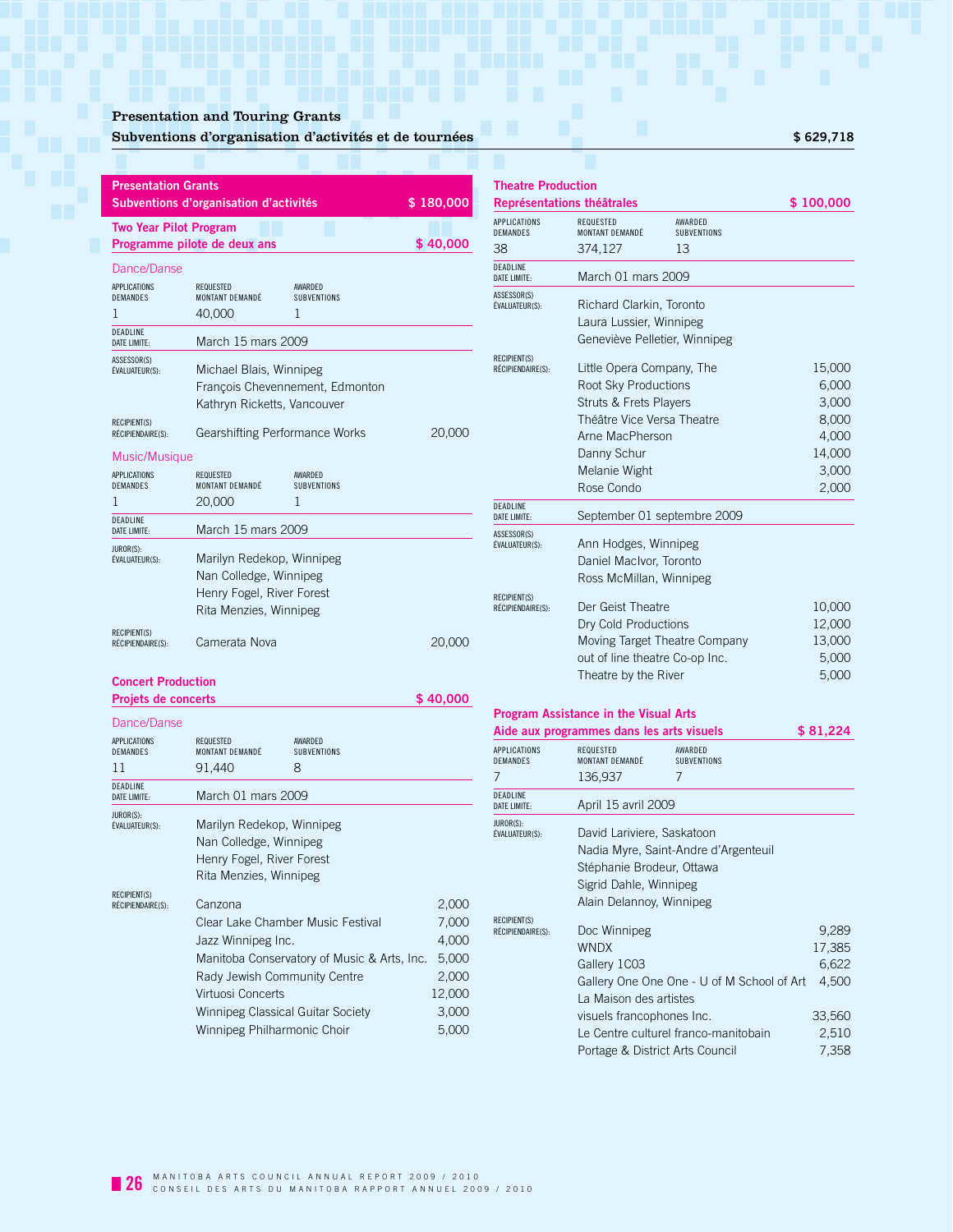**Exhibition Assistance - Juried Shows**

|                                          | Aide pour expositions et concours                       |                                   | \$29,994       |  |
|------------------------------------------|---------------------------------------------------------|-----------------------------------|----------------|--|
| APPLICATIONS<br><b>DEMANDES</b>          | REQUESTED<br>MONTANT DEMANDÉ                            | AWARDED<br><b>SUBVENTIONS</b>     |                |  |
| 6                                        | 32,319                                                  | 6                                 |                |  |
| DEADLINE<br><b>DATE LIMITE:</b>          | March 31 mars 2009                                      |                                   |                |  |
| <b>RECIPIENT(S)</b><br>RÉCIPIENDAIRE(S): |                                                         | Council of Manitoba Artisans Inc. |                |  |
|                                          | Eastman Judged Art Exhibition<br>Arts West Council Inc. |                                   | 4,552<br>2,635 |  |
|                                          | Tiger Hills Arts Association                            |                                   | 3,547          |  |
|                                          | Manitoba Society of Artists                             |                                   | 6,200          |  |
|                                          | Northern Juried Art Show                                |                                   | 5,960          |  |

## **Periodicals Publishers Project**

| Projets pour éditeurs de périodiques        |                                                      |                                    | \$14,000       |
|---------------------------------------------|------------------------------------------------------|------------------------------------|----------------|
| <b>APPLICATIONS</b><br><b>DEMANDES</b><br>2 | REQUESTED<br>MONTANT DEMANDÉ<br>18,500               | AWARDFD<br><b>SUBVENTIONS</b><br>2 |                |
| <b>DEADLINE</b>                             |                                                      |                                    |                |
| DATE LIMITE:                                | April 15 avril 2009                                  |                                    |                |
| ASSESSOR(S)<br>ÉVALUATEUR(S):               | Ross Leckie, Fredericton<br>Sylvia Legris, Saskatoon |                                    |                |
| <b>RECIPIENT(S)</b><br>RÉCIPIENDAIRE(S):    | Herizons<br>Mennonite Literary Society               |                                    | 5,000<br>9.000 |

## **Touring Grants to Organizations**

| Subventions aux organismes en tournée    | \$324,500                           |                                        |        |
|------------------------------------------|-------------------------------------|----------------------------------------|--------|
| <b>APPLICATIONS</b><br>DEMANDES          | <b>REQUESTED</b><br>MONTANT DEMANDÉ | AWARDED<br><b>SUBVENTIONS</b>          |        |
| 12                                       | 393,700                             | 12                                     |        |
| <b>DEADLINE</b><br><b>DATE LIMITE:</b>   | March 15 mars 2009                  |                                        |        |
| Dance / Danse                            |                                     |                                        |        |
| <b>RECIPIENT(S)</b><br>RÉCIPIENDAIRE(S): | Royal Winnipeg Ballet               |                                        | 12,000 |
|                                          | Royal Winnipeg Ballet School        |                                        | 10,000 |
|                                          |                                     | Winnipeg's Contemporary Dancers Inc.   | 4,000  |
| Music / Musique                          |                                     |                                        |        |
| <b>RECIPIENT(S)</b>                      |                                     |                                        |        |
| RÉCIPIENDAIRE(S):                        | Manitoba Chamber Orchestra Inc.     |                                        | 3,000  |
|                                          | The Winnipeg Singers                |                                        | 3,000  |
|                                          | Winnipeg Chamber Music Society      |                                        | 3,000  |
|                                          |                                     | Winnipeg Symphony Orchestra Inc.       | 70,000 |
| Theatre / Théâtre                        |                                     |                                        |        |
| <b>RECIPIENT(S)</b><br>RÉCIPIENDAIRE(S): | Le Théâtre du Grand Cercle          |                                        | 17,000 |
|                                          | Manitoba Theatre Centre             |                                        | 55,000 |
|                                          |                                     | Manitoba Theatre for Young People Inc. | 95,000 |
|                                          | Prairie Theatre Exchange Inc.       |                                        | 45,000 |
|                                          | Shakespeare in the Ruins Inc.       |                                        | 7,500  |
|                                          |                                     |                                        |        |
|                                          |                                     |                                        |        |
|                                          |                                     |                                        |        |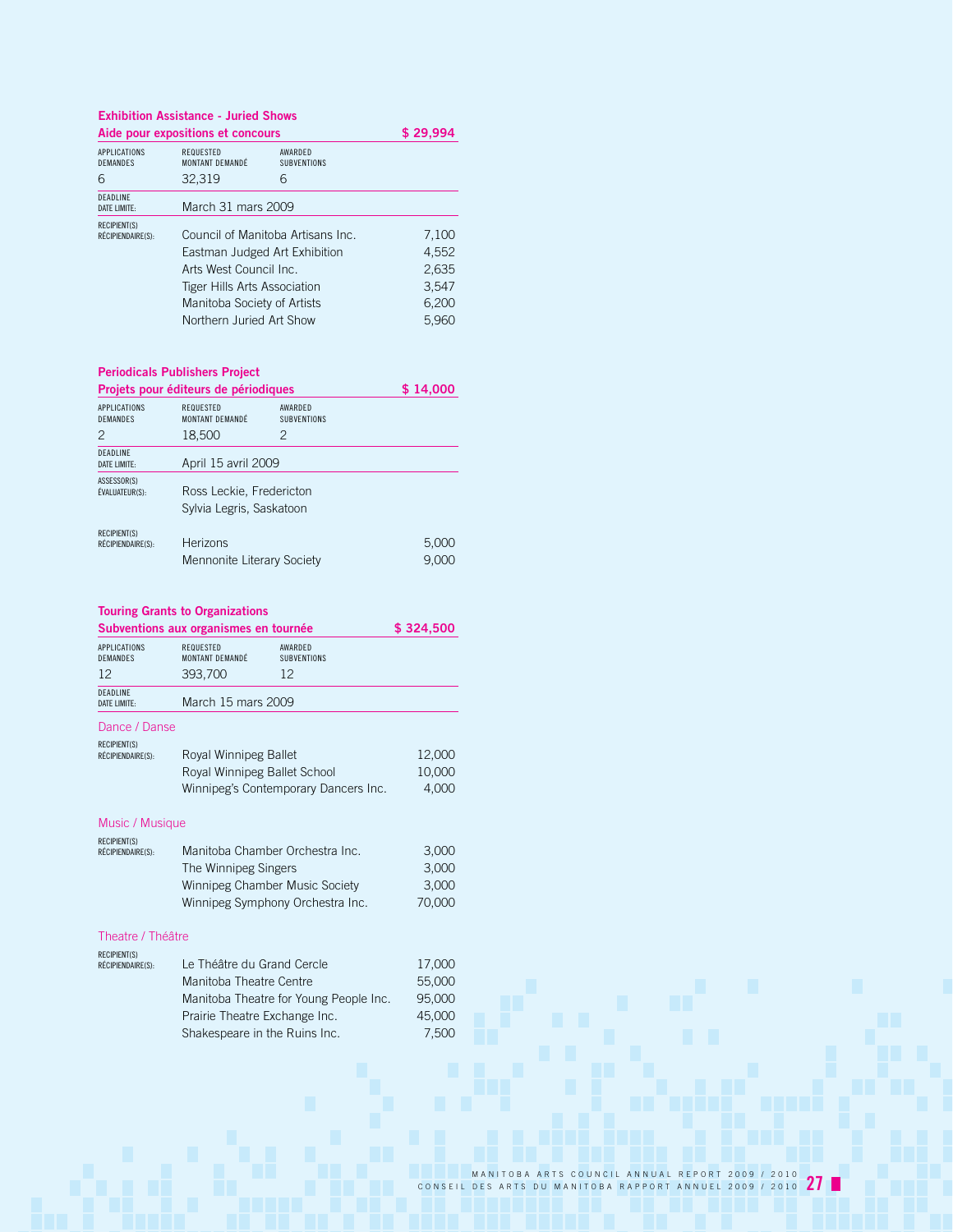**Grants to Individuals**

**Subventions aux artistes individuels Subventions aux artistes individuels 3 1,062,514** 

### Professional Development

### Perfectionnement professionnel **by the contract of the contract of the contract of the contract of the contract of the contract of the contract of the contract of the contract of the contract of the contract of the contrac**

|                                        | <b>Travel/Professional Development</b><br><b>Voyages et perfectionnement professionnel</b> |                               | \$97,131 |
|----------------------------------------|--------------------------------------------------------------------------------------------|-------------------------------|----------|
| Dance / Danse                          |                                                                                            |                               | \$8,508  |
| <b>APPLICATIONS</b><br><b>DEMANDES</b> | REQUESTED<br>MONTANT DEMANDÉ                                                               | AWARDED<br><b>SUBVENTIONS</b> |          |
| 7                                      | 9,358                                                                                      | 7                             |          |
| <b>RECIPIENT(S)</b>                    |                                                                                            |                               |          |
| RÉCIPIENDAIRE(S):                      | Claire Marshall                                                                            |                               | 1,500    |
|                                        | Michael James                                                                              |                               | 1,500    |
|                                        | Jacelyn Lobay                                                                              |                               | 1,500    |
|                                        | <b>Tristan Dobrowney</b>                                                                   |                               | 1,008    |
|                                        | Jessie Gervais                                                                             |                               | 1,500    |
|                                        | Alison Pethrick                                                                            |                               | 500      |
|                                        | Freya Olafson                                                                              |                               | 1.000    |

| RECIPIENT(S)<br>RÉCIPIENDAIRE(S):                  | Claire Marshall                                     |                        | 1,500                             | <b>Craft / Artisans</b>                                                                  |                                       |                                       | \$6,800 |
|----------------------------------------------------|-----------------------------------------------------|------------------------|-----------------------------------|------------------------------------------------------------------------------------------|---------------------------------------|---------------------------------------|---------|
|                                                    | Michael James<br>Jacelyn Lobay<br>Tristan Dobrowney |                        | 1,500<br>1,500<br>1,008           | APPLICATIONS<br>DEMANDES                                                                 | REQUESTED<br>MONTANT DEMANDÉ<br>9,695 | AWARDED<br><b>SUBVENTIONS</b><br>6    |         |
| Jessie Gervais<br>Alison Pethrick<br>Freya Olafson |                                                     | 1,500<br>500<br>1,000  | RECIPIENT(S)<br>RÉCIPIENDAIRE(S): | Barbara Balfour<br>Claire Stephensen<br>Carol James<br>Heather Lair<br>Zbigniew Sokalski |                                       | 1,300<br>800<br>1,300<br>800<br>1,300 |         |
| <b>Music / Musique</b>                             |                                                     | \$13,601               |                                   | Alan Lacovetsky                                                                          |                                       | 1,300                                 |         |
| <b>APPLICATIONS</b><br>DEMANDES                    | REQUESTED<br>MONTANT DEMANDÉ                        | AWARDED<br>SUBVENTIONS |                                   |                                                                                          |                                       |                                       |         |
| 15                                                 | 17 988                                              | 14                     |                                   |                                                                                          |                                       |                                       |         |

| 15                | 17,988<br>14            |       |
|-------------------|-------------------------|-------|
| RECIPIENT(S)      |                         |       |
| RÉCIPIENDAIRE(S): | Benjamin Dietschi       | 1,440 |
|                   | Daryn Bond              | 750   |
|                   | Paul Wiens              | 1,433 |
|                   | <b>Michael Matthews</b> | 307   |
|                   | Alexandra Eastley       | 1,500 |
|                   | Janice Finlay           | 1,173 |
|                   | Sarah Halmerson         | 788   |
|                   | Dustin Wiebe            | 1,000 |
|                   | Sandra Bender           | 850   |
|                   | Dawn Bruch              | 1,200 |
|                   | Amber Epp               | 900   |
|                   | Benjamin Reimer         | 800   |
|                   | Don Amero               | 800   |
|                   | Daniel Clark            | 660   |

| Film / Films                                 |                                                                                                                          |                                    | \$6,680                                             |
|----------------------------------------------|--------------------------------------------------------------------------------------------------------------------------|------------------------------------|-----------------------------------------------------|
| <b>APPLICATIONS</b><br><b>DEMANDES</b><br>12 | REQUESTED<br>MONTANT DEMANDÉ<br>13,811                                                                                   | AWARDED<br><b>SUBVENTIONS</b><br>7 |                                                     |
| RECIPIENT(S)<br>RÉCIPIENDAIRE(S):            | Garth Hardy<br>Victoria Prince<br>Darryl Kinaschuk<br>Jeffrey Erbach<br>Mike Reisacher<br>Damien Ferland<br>Sean Garrity |                                    | 680<br>1,300<br>1,300<br>1,300<br>800<br>450<br>850 |

| Video / Vidéos                       |                                       |                                    | \$1,980 |
|--------------------------------------|---------------------------------------|------------------------------------|---------|
| <b>APPLICATIONS</b><br>DEMANDES<br>6 | REQUESTED<br>MONTANT DEMANDÉ<br>4.173 | AWARDED<br><b>SUBVENTIONS</b><br>З |         |
| RECIPIENT(S)<br>RÉCIPIENDAIRE(S):    | Elvira Finnigan                       |                                    | 430     |
|                                      | Leslie Supnet                         |                                    | 550     |
|                                      | Sandee Moore                          |                                    | 1,000   |

| 19                                | 19.757<br>18       |       |
|-----------------------------------|--------------------|-------|
| RECIPIENT(S)<br>RÉCIPIENDAIRE(S): | Alix Sobler        | 800   |
|                                   | Heidi Malazdrewich | 850   |
|                                   | lan Mozdzen        | 1,500 |
|                                   | Olaf Pyttlik       | 1,000 |
|                                   | Mia Van Leeuwen    | 747   |
|                                   | Brenda McLean      | 1,500 |
|                                   | Rick Chafe         | 546   |
|                                   | Joseph Aragon      | 1,500 |
|                                   | Ardith Boxall      | 1,118 |
|                                   | Ann Hodges         | 585   |
|                                   | Jacqueline Loewen  | 300   |

Deborah Patterson 700 Tom Keenan 1,000 Charlene Van Buekenhout 600 Donna Fletcher 1,000 Eric Blais 900 Hope McIntyre 500

| <b>APPLICATIONS</b><br>DEMANDES   | REQUESTED<br>AWARDFD<br>MONTANT DEMANDÉ<br><b>SUBVENTIONS</b> |          |
|-----------------------------------|---------------------------------------------------------------|----------|
| Theatre / Théâtre                 |                                                               | \$16,646 |
|                                   | Daniel Clark                                                  | 660      |
|                                   | Don Amero                                                     | 800      |
|                                   | Benjamin Reimer                                               | 800      |
|                                   | Amber Epp                                                     | 900      |
|                                   | Dawn Bruch                                                    | 1,200    |
|                                   | Sandra Bender                                                 | 850      |
|                                   | Dustin Wiebe                                                  | 1,000    |
|                                   | Sarah Halmerson                                               | 788      |
|                                   | Janice Finlay                                                 | 1,173    |
|                                   | Alexandra Eastley                                             | 1,500    |
|                                   | Michael Matthews                                              | 307      |
|                                   | Paul Wiens                                                    | 1,433    |
|                                   | Daryn Bond                                                    | 750      |
| RECIPIENT(S)<br>RÉCIPIENDAIRE(S): | Benjamin Dietschi                                             | 1,440    |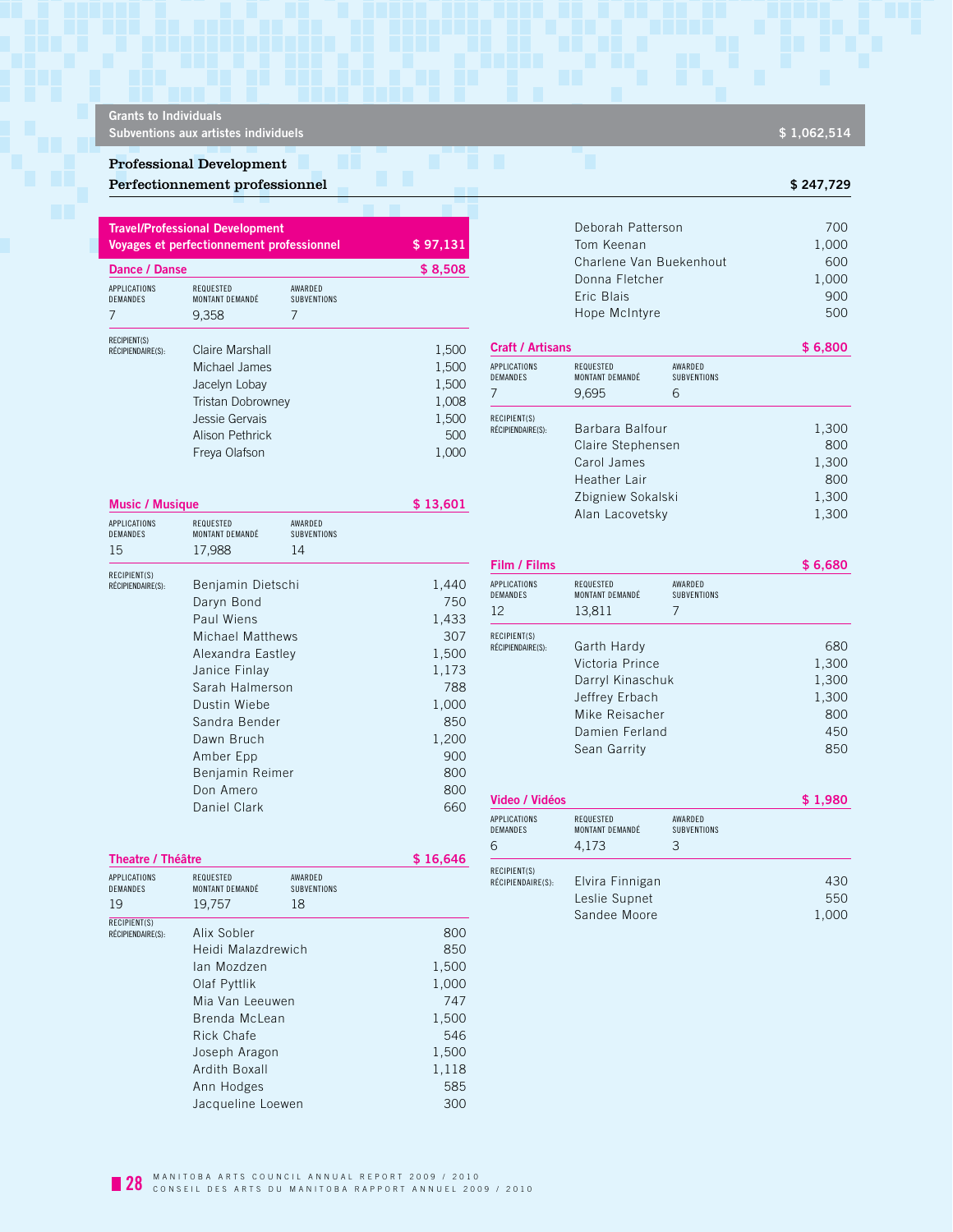|                          | <b>Visual Arts / Arts visuels</b> |                        | \$29,016 |
|--------------------------|-----------------------------------|------------------------|----------|
| APPLICATIONS<br>DEMANDES | REQUESTED<br>MONTANT DEMANDÉ      | AWARDED<br>SUBVENTIONS |          |
| 39                       | 45,307                            | 33                     |          |
| RECIPIENT(S)             |                                   |                        |          |
| RÉCIPIENDAIRE(S):        | Monique Larouche                  |                        | 500      |
|                          | Reva Stone                        |                        | 1,000    |
|                          | Paul Butler                       |                        | 1,300    |
|                          | Fay Jelly                         |                        | 1,300    |
|                          | Monique Larouche                  |                        | 1,000    |
|                          | Suzanne du Plooy                  |                        | 1,300    |
|                          | Jennie O'Keefe                    |                        | 500      |
|                          | Sylvia Matas                      |                        | 695      |
|                          | Jolanta Kieres Sokalska           |                        | 1,300    |
|                          | Sue Gordon                        |                        | 1,300    |
|                          | Jennifer Stillwell                |                        | 1,000    |
|                          | Denise Prefontaine                |                        | 1,000    |
|                          | Jeanne Randolph                   |                        | 1,000    |
|                          | Michael Dudeck                    |                        | 1,200    |
|                          | Rob Kovitz                        |                        | 750      |
|                          | Karen Hibbard                     |                        | 500      |
|                          | <b>Richard Dyck</b>               |                        | 1,300    |
|                          | Andrew Lodwick                    |                        | 750      |
|                          | Maegan Hill-Carroll               |                        | 800      |
|                          | Annette Henderson                 |                        | 600      |
|                          | Barbara Flemington                |                        | 500      |
|                          | Ken Gregory                       |                        | 526      |
|                          | Michael Dumontier                 |                        | 850      |
|                          | Reva Stone                        |                        | 400      |
|                          | Charles Johnston                  |                        | 850      |
|                          | Daphne Enns                       |                        | 545      |
|                          | Erika Lincoln                     |                        | 1,150    |
|                          | Kerri-Lynn Reeves                 |                        | 850      |
|                          | Irvin Head                        |                        | 1,000    |
|                          | Dominique Rey                     |                        | 1,000    |
|                          | Linus Carl Woods                  |                        | 850      |
|                          | Michael Brown                     |                        | 700      |
|                          | <b>Richard Hines</b>              |                        | 700      |
|                          |                                   |                        |          |

| Literary Arts / Arts littéraires             |                                     |                                     | \$13,900 |
|----------------------------------------------|-------------------------------------|-------------------------------------|----------|
| <b>APPLICATIONS</b><br><b>DEMANDES</b><br>25 | <b>REQUESTED</b><br>MONTANT DEMANDÉ | AWARDFD<br><b>SUBVENTIONS</b><br>22 |          |
|                                              | 25,687                              |                                     |          |
| RECIPIENT(S)                                 |                                     |                                     |          |
| RÉCIPIENDAIRE(S):                            | Gloe Cormie                         |                                     | 800      |
|                                              | Laurie Howard                       |                                     | 500      |
|                                              | Niki Trosky                         |                                     | 500      |
|                                              | Toni Anderson                       |                                     | 750      |
|                                              | <b>Chadwick Ginther</b>             |                                     | 350      |
|                                              | <b>Judy Stoddart</b>                |                                     | 250      |
|                                              | Joan Thomas                         |                                     | 400      |
|                                              | Carmelo Militano                    |                                     | 250      |
|                                              | Dorene Meyer                        |                                     | 1,200    |
|                                              | Katherine Bitney                    |                                     | 800      |
|                                              | Lise Gaboury-Diallo                 |                                     | 800      |
|                                              | Jamie Oliviero                      |                                     | 1,250    |
|                                              | Allan Levine                        |                                     | 900      |
|                                              | John Cunningham                     |                                     | 500      |
|                                              | Anita Daher                         |                                     | 800      |
|                                              |                                     |                                     |          |

| Doreen Pendgracs | 1,000 |
|------------------|-------|
| Maurice Mierau   | 500   |
| Kerry Ryan       | 400   |
| Cynthia Fontaine | 350   |
| John Einarson    | 400   |
| Brenda Sciberras | 400   |
| Tricia Wasney    |       |
|                  |       |

| <b>Travel/Professional Development</b><br>Voyages et perfectionnement professionnel |                                                                                                                                                            |                                    | \$7,358                                                      |
|-------------------------------------------------------------------------------------|------------------------------------------------------------------------------------------------------------------------------------------------------------|------------------------------------|--------------------------------------------------------------|
| Arts Administrators / Administrateurs des arts                                      |                                                                                                                                                            |                                    | \$7,358                                                      |
| <b>APPLICATIONS</b><br><b>DEMANDES</b><br>9                                         | <b>REQUESTED</b><br>MONTANT DEMANDÉ<br>10,407                                                                                                              | AWARDED<br><b>SUBVENTIONS</b><br>8 |                                                              |
| RECIPIENT(S)<br>RÉCIPIENDAIRE(S):                                                   | <b>Trudy Schroeder</b><br><b>Shirley Grierson</b><br>Hugh Conacher<br>Yun Cheng<br>Milena Placentile<br>Marla Aronovitch<br>Sheldon Johnson<br>Dave Barber |                                    | 878<br>1,880<br>1,500<br>1,000<br>500<br>300<br>300<br>1,000 |

| <b>Student Bursaries</b>               |                              |                               |          |
|----------------------------------------|------------------------------|-------------------------------|----------|
| <b>Bourses d'études</b>                |                              |                               | \$95,000 |
| Dance / Danse                          |                              |                               | \$12,000 |
| <b>APPLICATIONS</b><br><b>DEMANDES</b> | REQUESTED<br>MONTANT DEMANDÉ | AWARDFD<br><b>SUBVENTIONS</b> |          |
| 15                                     | 32,000                       | 6                             |          |
| <b>DEADLINE</b><br>DATE LIMITE:        | June 01 juin 2009            |                               |          |
| ASSESSOR(S)                            |                              |                               |          |
| ÉVALUATEUR(S):                         | Randy Joynt, Winnipeg        |                               |          |
|                                        | Brigette Lavitt, Winnipeg    |                               |          |
| RECIPIENT(S)<br>RÉCIPIENDAIRE(S):      | Catherine Rutherford         |                               | 2,000    |
|                                        | Emma Rose                    |                               | 2,000    |
|                                        | James Thomson Kacki          |                               | 2,000    |
|                                        | Jessica West                 |                               | 2,000    |
|                                        | Mark Medrano                 |                               | 2,000    |
|                                        | Renée Plante                 |                               | 2,000    |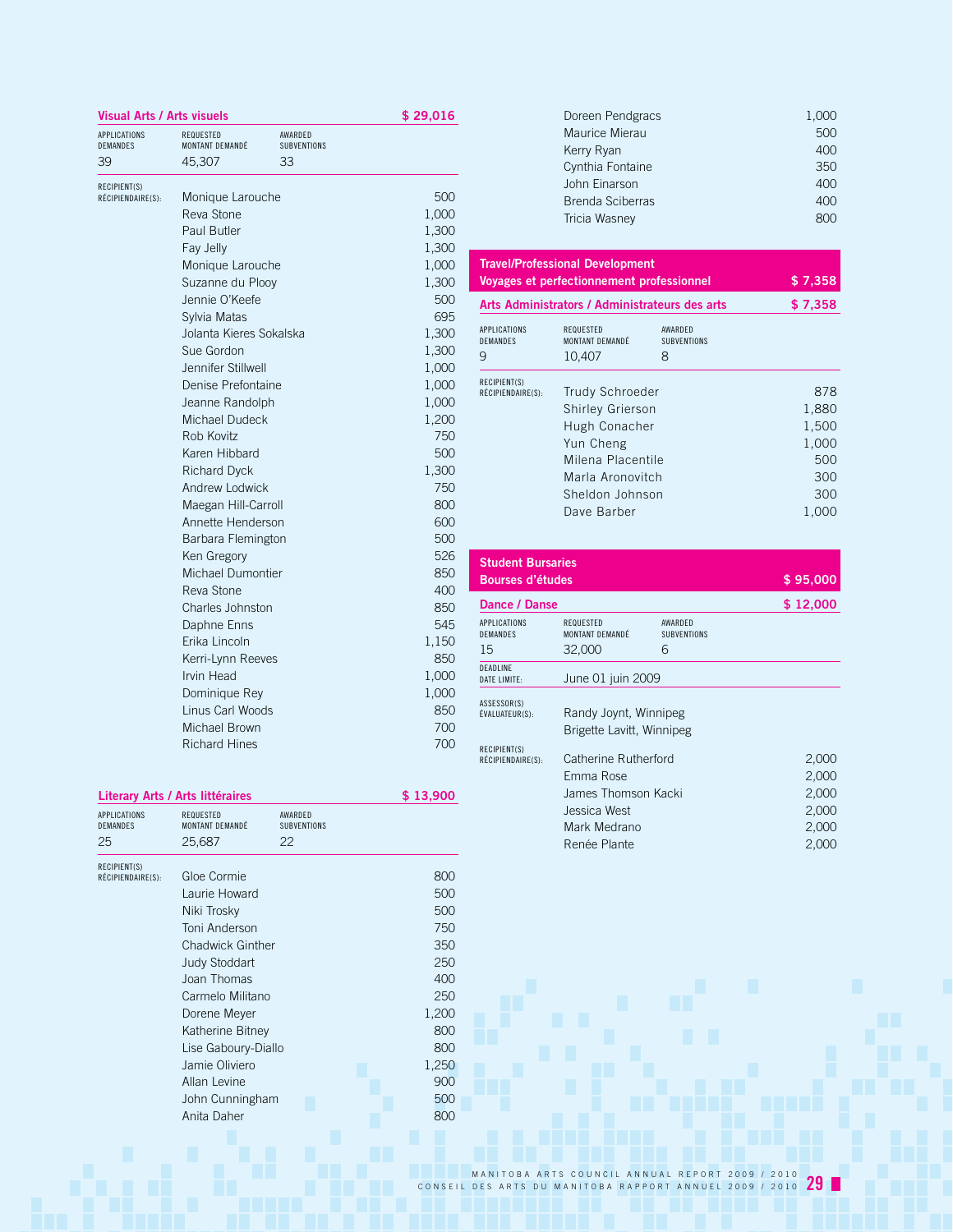| <b>Music / Musique</b>                 |                                     |                               | \$42,000 |  |
|----------------------------------------|-------------------------------------|-------------------------------|----------|--|
| <b>APPLICATIONS</b><br><b>DEMANDES</b> | <b>REQUESTED</b><br>MONTANT DEMANDÉ | AWARDED<br><b>SUBVENTIONS</b> |          |  |
| 37                                     | 106,000                             | 15                            |          |  |
|                                        |                                     |                               |          |  |
| ASSESSOR(S)<br>ÉVALUATEUR(S):          | Laura Chenail, Winnipeg             |                               |          |  |
|                                        | Michelle Mourre, Winnipeg           |                               |          |  |
| RECIPIENT(S)                           |                                     |                               |          |  |
| RÉCIPIENDAIRE(S):                      | <b>Caitlin Coppell</b>              |                               | 3,000    |  |
|                                        | Cynthia Weevers                     |                               | 4,000    |  |
|                                        | Elizabeth Hindemith Hay             |                               | 2,000    |  |
|                                        | Emily Lair                          |                               | 2,000    |  |
|                                        | Garrett Hudson                      |                               | 4,000    |  |
|                                        | <b>Grant Miller</b>                 |                               | 2,000    |  |
|                                        | lan Hodges                          |                               | 4,000    |  |
|                                        | Jeremy Epp                          |                               | 3,000    |  |
|                                        | Jessica Strong                      |                               | 3,000    |  |
|                                        | Joseph Tritt                        |                               | 3,000    |  |
|                                        | Kena Olson                          |                               | 2,000    |  |
|                                        | Luke Sellick                        |                               | 2,000    |  |
|                                        | Michael Braun                       |                               | 3,000    |  |
|                                        | Rayannah Kroeker                    |                               | 2,000    |  |
|                                        | Skender Sefa                        |                               | 3,000    |  |
|                                        |                                     |                               |          |  |
| Theatre / Théâtre                      |                                     |                               | \$14,000 |  |

| APPLICATIONS<br>DEMANDES<br>12    | REQUESTED<br>MONTANT DEMANDÉ<br>28,000                                                               | AWARDED<br><b>SUBVENTIONS</b><br>5 |                                           |
|-----------------------------------|------------------------------------------------------------------------------------------------------|------------------------------------|-------------------------------------------|
| ASSESSOR(S)<br>ÉVALUATEUR(S):     | Mariam Bernstein, Winnipeg<br>David Warburton, Winnipeg                                              |                                    |                                           |
| RECIPIENT(S)<br>RÉCIPIENDAIRE(S): | <b>Brett Donahue</b><br><b>Hilary Carroll</b><br>Laura Lussier<br>Samantha Hill<br><b>Tom Soares</b> |                                    | 3,000<br>2,000<br>4,000<br>2,000<br>3,000 |

| Visual Arts / Arts visuels             |                                     |                               | \$23,000 |
|----------------------------------------|-------------------------------------|-------------------------------|----------|
| <b>APPLICATIONS</b><br><b>DEMANDES</b> | <b>REQUESTED</b><br>MONTANT DEMANDÉ | AWARDED<br><b>SUBVENTIONS</b> |          |
| 21                                     | 56,500                              | 8                             |          |
| ASSESSOR(S)                            |                                     |                               |          |
| ÉVALUATEUR(S):                         | Hannah Godfrey, Winnipeg            |                               |          |
|                                        | Alan Lacovetsky, St. Andrews        |                               |          |
| RECIPIENT(S)                           | Alanna Cleve                        |                               | 3,000    |
| RÉCIPIENDAIRE(S):                      |                                     |                               |          |
|                                        | Nicolas Toupin                      |                               | 2,000    |
|                                        | <b>Blaine Pengelly</b>              |                               | 2,000    |
|                                        | Kristen Perrott                     |                               | 2,000    |
|                                        | Laura Magnusson                     |                               | 2,000    |
|                                        | Leah Decter                         |                               | 4,000    |
|                                        | Simon Hughes                        |                               | 4,000    |
|                                        | Suzie Smith                         |                               | 4,000    |
|                                        | Literary Arts / Arts littéraires    |                               | \$4,000  |
| <b>APPLICATIONS</b>                    | <b>REQUESTED</b>                    | AWARDED                       |          |
| <b>DEMANDES</b>                        | MONTANT DEMANDÉ                     | SUBVENTIONS                   |          |
| 2                                      | 7,000                               | 1                             |          |
| RECIPIENT(S)<br>RÉCIPIENDAIRE(S):      | James H. Scoles                     |                               | 4,000    |

|                                              | <b>Readings by Manitoba Writers</b><br>Lectures par des auteurs du Manitoba |                                                     | \$24,240  |
|----------------------------------------------|-----------------------------------------------------------------------------|-----------------------------------------------------|-----------|
| <b>APPLICATIONS</b><br><b>DEMANDES</b><br>52 | <b>REQUESTED</b><br>MONTANT DEMANDÉ<br>32,383                               | AWARDED<br>SUBVENTIONS<br>48                        |           |
| RECIPIENT(S)                                 |                                                                             |                                                     |           |
| RÉCIPIENDAIRE(S):                            | Eva Wiseman                                                                 |                                                     | 300       |
|                                              | <b>Victor Enns</b>                                                          |                                                     | 150       |
|                                              | John Toone                                                                  |                                                     | 600       |
|                                              | Agua Books                                                                  |                                                     | 3,225     |
|                                              |                                                                             | Winnipeg International Children's Festival Inc.     | 2,700     |
|                                              |                                                                             | Mauro Centre for Peace and Justice                  | 900       |
|                                              | Méira Cook                                                                  |                                                     | 150       |
|                                              | <b>Grant Anderson</b>                                                       |                                                     | 482       |
|                                              |                                                                             | Brandon Aboriginal Literary Festival (OGAMAS) 3,300 |           |
|                                              | Brandon Folk Music Art Society                                              |                                                     | 1,500     |
|                                              | Manitoba Writers' Guild Inc.                                                |                                                     | 1,650     |
|                                              | Daniel Joseph (Joe) McLellan                                                |                                                     | 450       |
|                                              | Joan Thomas                                                                 |                                                     | 450       |
|                                              | Rae Bridgman                                                                |                                                     | 150       |
|                                              | Christina Penner                                                            |                                                     | 525       |
|                                              |                                                                             | Winnipeg International Writers' Festival            | 2,775     |
|                                              | Writers' Collective (The)                                                   |                                                     | 450       |
|                                              | Jake MacDonald                                                              |                                                     | 228       |
|                                              | Maurice Mierau                                                              |                                                     | 150       |
|                                              | Anne Sechin                                                                 |                                                     | 150       |
|                                              | Larry Verstraete                                                            |                                                     | 784       |
|                                              | Lise Gaboury-Diallo                                                         |                                                     | 150       |
|                                              | Martha Brooks                                                               |                                                     | 150       |
|                                              | Roger Léveillé                                                              |                                                     | 150       |
|                                              | Anita Daher                                                                 |                                                     | 150       |
|                                              | Colin Smith                                                                 |                                                     | 75        |
|                                              | Laurie Block                                                                |                                                     | 300       |
|                                              | Colleen Sydor                                                               |                                                     | 348       |
|                                              | Margaret Shaw-MacKinnon                                                     |                                                     | 1,050     |
|                                              | Angela Narth                                                                |                                                     | 348       |
|                                              | Deborah Schnitzer                                                           |                                                     | 75        |
|                                              | Katherine Bitnev                                                            |                                                     | 75        |
|                                              | Armin Wiebe<br>David H. Elias                                               |                                                     | 75<br>150 |
|                                              |                                                                             |                                                     |           |
|                                              | Faith Johnston                                                              |                                                     | 75        |

| <b>Competitions and Prizes</b><br><b>Concours et prix</b> |                                                                                                                                                        |                                    | \$24,000                          |
|-----------------------------------------------------------|--------------------------------------------------------------------------------------------------------------------------------------------------------|------------------------------------|-----------------------------------|
| APPLICATIONS<br><b>DEMANDES</b><br>4                      | REQUESTED<br>MONTANT DEMANDÉ<br>29,200                                                                                                                 | AWARDED<br><b>SUBVENTIONS</b><br>4 |                                   |
| <b>DEADLINE</b><br>DATE LIMITE:                           | February 01 février 2010                                                                                                                               |                                    |                                   |
| RECIPIENT(S)<br>RÉCIPIENDAIRE(S):                         | Associated Manitoba Arts Festivals<br>Canadian Music Competitions<br>Eckhardt-Gramatté<br>National Music Competition<br>Manitoba Band Association Inc. |                                    | 4,800<br>4.400<br>11,500<br>3.300 |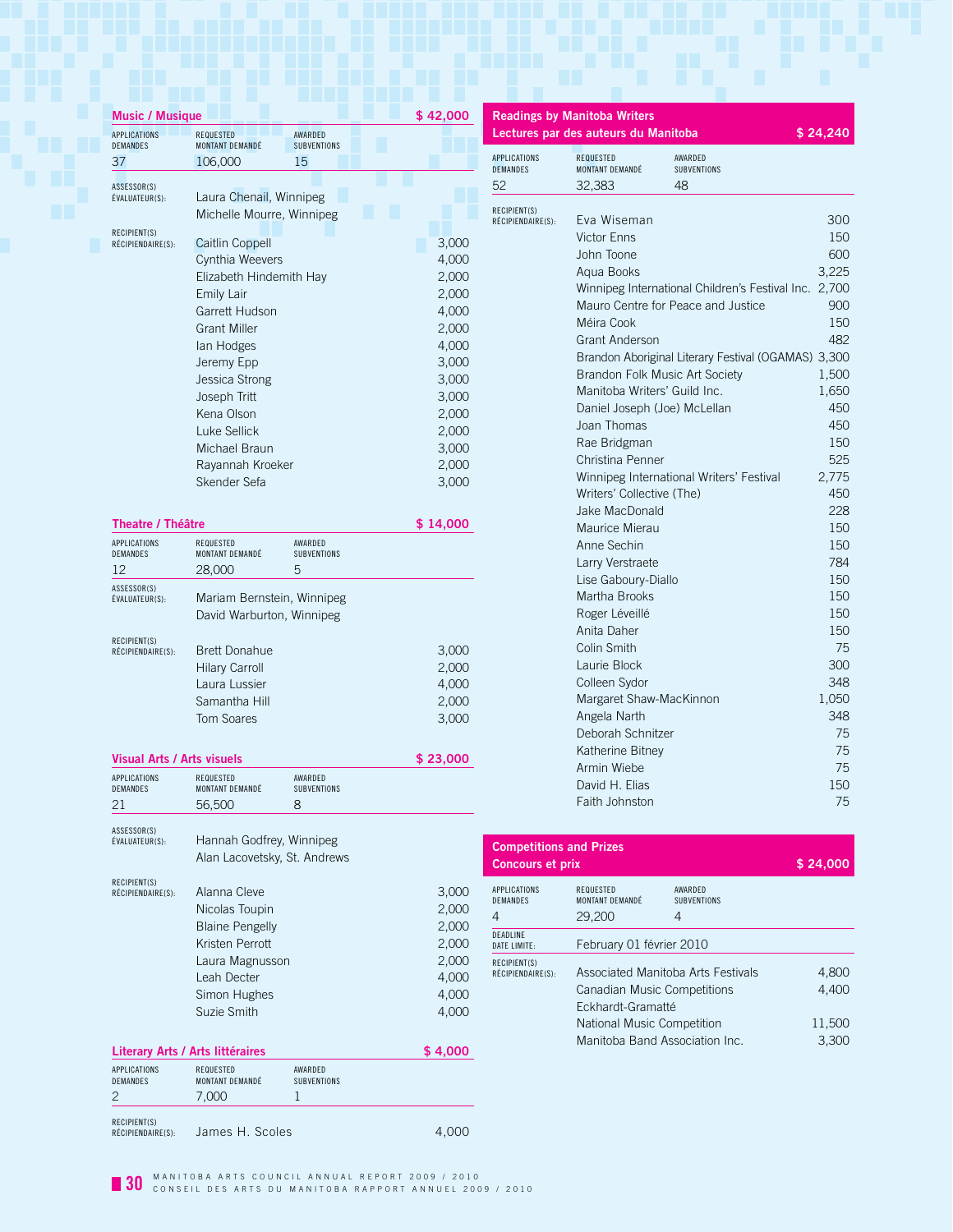| <b>Commission and Development</b><br>\$180,000<br><b>Commandes et développement</b> |                                                            |                               |                           |  |  |
|-------------------------------------------------------------------------------------|------------------------------------------------------------|-------------------------------|---------------------------|--|--|
|                                                                                     | Dance Creation - Individuals                               |                               |                           |  |  |
|                                                                                     | Création en danse - artistes individuels                   |                               | \$55,000                  |  |  |
| APPLICATIONS<br><b>DEMANDES</b>                                                     | REQUESTED<br>MONTANT DEMANDÉ                               | AWARDED<br><b>SUBVENTIONS</b> |                           |  |  |
| 11                                                                                  | 131,620                                                    | 6                             |                           |  |  |
| <b>DEADLINE</b><br>DATE LIMITE:                                                     | March 01 mars 2009                                         |                               |                           |  |  |
| ASSESSOR(S)<br>ÉVALUATEUR(S):                                                       | Michael Blais, Winnipeg<br>François Chevennement, Edmonton |                               |                           |  |  |
|                                                                                     | Kathryn Ricketts, Vancouver                                |                               |                           |  |  |
| RECIPIENT(S)<br>RÉCIPIENDAIRE(S):                                                   | Gaile Petursson-Hiley                                      |                               | 14,000                    |  |  |
|                                                                                     | Natasha Torres-Garner                                      |                               | 9,500                     |  |  |
|                                                                                     | Young Lungs Dance Exchange                                 |                               | 4,000                     |  |  |
| <b>DEADLINE</b><br>DATE LIMITE:                                                     | September 01 septembre 2009                                |                               |                           |  |  |
| ASSESSOR(S)<br>ÉVALUATEUR(S):                                                       | Pedro Aurelio, Winnipeg                                    |                               |                           |  |  |
|                                                                                     | Karen Kuzak, Winnipeg                                      |                               |                           |  |  |
|                                                                                     | Treasure Waddell, Winnipeg                                 |                               |                           |  |  |
| RECIPIENT(S)<br>RÉCIPIENDAIRE(S):                                                   | Young Lungs Dance Exchange<br>Claire Marchand<br>Ming Hon  |                               | 12,500<br>13,000<br>2,000 |  |  |

### **Composers Commission & Development**

**Commandes aux compositeurs & développement \$ 65,000**

| <b>APPLICATIONS</b><br><b>DEMANDES</b><br>40 | REQUESTED<br>MONTANT DEMANDÉ<br>342,480                                                                      | AWARDED<br><b>SUBVENTIONS</b><br>9                                    |                                             |
|----------------------------------------------|--------------------------------------------------------------------------------------------------------------|-----------------------------------------------------------------------|---------------------------------------------|
| DEADLINE<br>DATE LIMITE:                     | March 01 mars 2009                                                                                           |                                                                       |                                             |
| JUROR(S)<br>ÉVALUATEUR(S):                   | Paul Steenhuisen, Edmonton<br>Nicole Lizée, Lachine<br>Christian Perron, Winnipeg<br>Jeff Staflund, Winnipeg |                                                                       |                                             |
| RECIPIENT(S)<br>RÉCIPIENDAIRE(S):            | Andrew Balfour<br>Diana McIntosh<br>Owen Clark<br>Randolph Peters                                            |                                                                       | 7,725<br>8,000<br>8,400<br>5,725            |
| DEADLINE<br>DATE LIMITE:                     | September 01 septembre 2009                                                                                  |                                                                       |                                             |
| JUROR(S)<br>ÉVALUATEUR(S):                   | Glenn Buhr, Winnipeg<br>Vincent Ho, Winnipeg                                                                 | Marie-Claude McDonald, Winnipeg                                       |                                             |
| RECIPIENT(S)<br>RÉCIPIENDAIRE(S):            | Daniel Roy<br>George Gao<br>Jeffrev Presslaff                                                                | Manitoba Chamber Orchestra Inc.<br>Westman Band Directors Association | 10,000<br>5,000<br>7,000<br>10,000<br>3.150 |

### **Playwrights Commission & Development Commandes & perfectionnement**

| pour dramaturges                       |                                                                                      |                               | \$38,000       |
|----------------------------------------|--------------------------------------------------------------------------------------|-------------------------------|----------------|
| <b>APPLICATIONS</b><br><b>DEMANDES</b> | <b>REQUESTED</b><br>MONTANT DEMANDÉ                                                  | AWARDED<br><b>SUBVENTIONS</b> |                |
| 13                                     | 124,700                                                                              | 5                             |                |
| DEADLINE<br>DATF I IMITF:              | March 01 mars 2009                                                                   |                               |                |
| JUROR(S)<br>ÉVALUATEUR(S):             | Richard Clarkin, Toronto<br>Laura Lussier, Winnipeg<br>Geneviève Pelletier, Winnipeg |                               |                |
| RECIPIENT(S)<br>RÉCIPIENDAIRE(S):      | Deborah Patterson                                                                    |                               | 7,000          |
|                                        | <b>Grant Guy</b>                                                                     |                               | 9,000          |
|                                        | Tricia Cooper                                                                        |                               | 6,000          |
| <b>DEADLINE</b><br>DATF I IMITF:       |                                                                                      | September 01 septembre 2009   |                |
| JUROR(S)<br>ÉVALUATEUR(S):             | Ann Hodges, Winnipeg<br>Daniel MacIvor, Toronto<br>Ross McMillan, Winnipeg           |                               |                |
| RECIPIENT(S)<br>RÉCIPIENDAIRE(S):      | Ellen Peterson<br>Maureen Hunter                                                     |                               | 8,000<br>8,000 |

### **Commission & Development for Emerging Playwrights Commandes & perfectionnement pour**

| dramaturges émergents                  |                                                                                                                      |                               | \$ 22,000                                          |
|----------------------------------------|----------------------------------------------------------------------------------------------------------------------|-------------------------------|----------------------------------------------------|
| <b>APPLICATIONS</b><br><b>DEMANDES</b> | REQUESTED<br>MONTANT DEMANDÉ                                                                                         | AWARDED<br><b>SUBVENTIONS</b> |                                                    |
| 18                                     | 52,500                                                                                                               | 9                             |                                                    |
| <b>DEADLINE</b><br>DATE LIMITE:        | March 01 mars 2009                                                                                                   |                               |                                                    |
| JUROR(S)<br>ÉVALUATEUR(S):             | Richard Clarkin, Toronto<br>Laura Lussier, Winnipeg<br>Geneviève Pelletier, Winnipeg                                 |                               |                                                    |
| RECIPIENT(S)<br>RÉCIPIENDAIRE(S):      | Carson Nattrass<br>Stefanie Wiens<br>Stephen Furmaniuk                                                               |                               | 2,500<br>2,500<br>3,000                            |
| DEADLINE<br>DATE LIMITE:               | September 01 septembre 2009                                                                                          |                               |                                                    |
| JUROR(S)<br>ÉVALUATEUR(S):             | Ann Hodges, Winnipeg<br>Daniel MacIvor, Toronto<br>Ross McMillan, Winnipeg                                           |                               |                                                    |
| RECIPIENT(S)<br>RÉCIPIENDAIRE(S):      | Alix Sobler<br><b>Bruce Sarbit</b><br><b>Christopher Sabel</b><br>Gordon Tanner<br>Jeremy Bowkett<br>Steven Ratzlaff |                               | 2,250<br>2,000<br>2,500<br>2,500<br>2,250<br>2,500 |
|                                        |                                                                                                                      |                               |                                                    |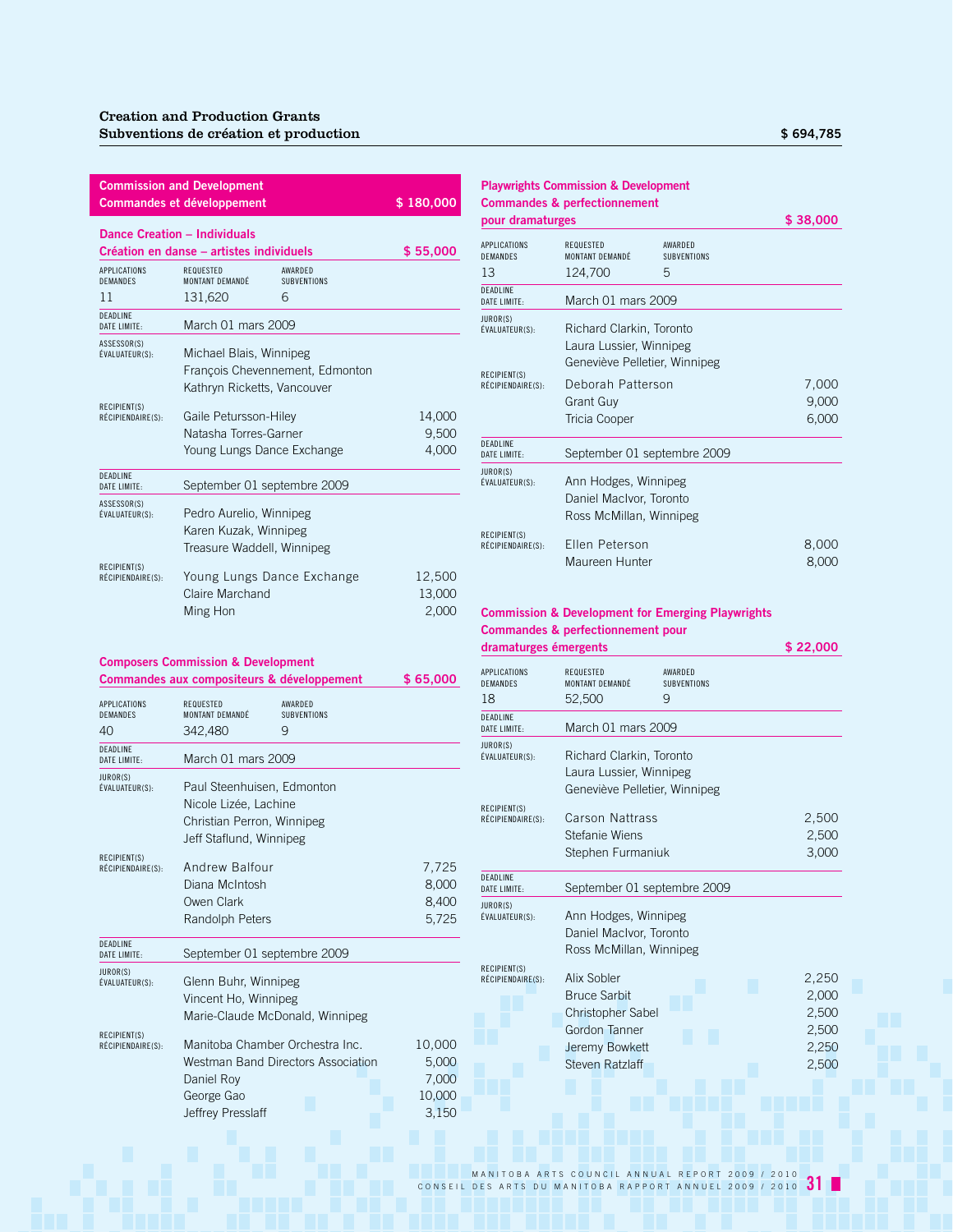| <b>Crafts Grants</b><br><b>Subventions pour artisans</b> |                                                                                                                                 | \$50,000                                                       |
|----------------------------------------------------------|---------------------------------------------------------------------------------------------------------------------------------|----------------------------------------------------------------|
| <b>APPLICATIONS</b><br><b>DEMANDES</b><br>15             | <b>AWARDED</b><br><b>REQUESTED</b><br>MONTANT DEMANDÉ<br><b>SUBVENTIONS</b><br>7<br>100,000                                     |                                                                |
| <b>DEADLINE</b><br>DATE LIMITE:                          | September 15 septembre 2009                                                                                                     |                                                                |
| JUROR(S)<br>ÉVALUATEUR(S):                               | Kathryne Koop, Winnipeg<br>Christina Reid, Brandon<br>Valerie Vint, Winnipegosis                                                |                                                                |
| <b>RECIPIENT(S)</b><br>RÉCIPIENDAIRE(S):                 | Devyani Banerji<br>Evelin Richter<br><b>Florian Vorreiter</b><br>Ingrid Lincoln<br>Kelli Rev<br>Odia Reimer<br>Terry Hildebrand | 5,000<br>5,000<br>10,000<br>10,000<br>10,000<br>5,000<br>5,000 |

| <b>Creation / Production in the Visual Arts</b> |           |
|-------------------------------------------------|-----------|
| Création / production - Arts visuels            | \$149.700 |

| Visual A                                                           |                                                                                                                                                                                                                                                     |                                     |                                                                |
|--------------------------------------------------------------------|-----------------------------------------------------------------------------------------------------------------------------------------------------------------------------------------------------------------------------------------------------|-------------------------------------|----------------------------------------------------------------|
| Visuel de type A                                                   |                                                                                                                                                                                                                                                     |                                     | \$101,900                                                      |
| <b>APPLICATIONS</b><br><b>DEMANDES</b><br>37                       | REQUESTED<br>MONTANT DEMANDÉ<br>355,720                                                                                                                                                                                                             | AWARDED<br><b>SUBVENTIONS</b><br>12 |                                                                |
| DEADLINE                                                           |                                                                                                                                                                                                                                                     |                                     |                                                                |
| DATE LIMITE:                                                       | February 15 février 2009                                                                                                                                                                                                                            |                                     |                                                                |
| JUROR(S)<br>ÉVALUATEUR(S):                                         | Suzie Smith, Winnipeg<br>Shirley Brown, Deloraine<br>Richard Hines, Winnipeg<br>Ron Noganosh, Ottawa                                                                                                                                                |                                     |                                                                |
| RECIPIENT(S)<br>RÉCIPIENDAIRE(S):                                  | <b>Adrian Williams</b>                                                                                                                                                                                                                              |                                     | 10,000                                                         |
|                                                                    | Craig Love                                                                                                                                                                                                                                          |                                     | 10,000                                                         |
|                                                                    | Jennifer Stillwell                                                                                                                                                                                                                                  |                                     | 10,000                                                         |
|                                                                    | <b>Paul Robles</b>                                                                                                                                                                                                                                  |                                     | 7,000                                                          |
|                                                                    | <b>Richard Dyck</b>                                                                                                                                                                                                                                 |                                     | 10,000                                                         |
| DEADLINE<br>DATE LIMITE:                                           | September 01 septembre 2009                                                                                                                                                                                                                         |                                     |                                                                |
| ASSESSOR(S)<br>ÉVALUATEUR(S):<br>RECIPIENT(S)<br>RÉCIPIENDAIRE(S): | Aganetha Dyck, Winnipeg<br>Barbara Flemington, Brandon<br>Ken Gregory, Winnipeg<br>Kevin Kelly, Winnipeg<br>Scott Stephens, Winnipeg<br>Brenna George<br>Cliff Eyland<br>Eduardo Aguino<br>Erika Lincoln<br>Kevin Friedrich<br>Les Newman<br>Lin Xu |                                     | 7,000<br>10,000<br>5,000<br>10,000<br>10,000<br>7,900<br>5,000 |
|                                                                    |                                                                                                                                                                                                                                                     |                                     |                                                                |

### **Visual B Visuel de type B**  $$27,800$ APPLICATIONS REQUESTED AWARDED<br>DEMANDES MONTANT DEMANDÉ SUBVENTIONS MONTANT DEMANDÉ 14 53,800 7 DEADLINE<br>DATE LIMITE: February 15 février 2009 JUROR(S)<br>ÉVALUATEUR(S): Suzie Smith, Winnipeg Shirley Brown, Deloraine Richard Hines, Winnipeg Ron Noganosh, Ottawa RECIPIENT(S)<br>RÉCIPIENDAIRE(S): lan August 4,000 + 4,000 + 4,000 + 4,000 + 4,000 + 4,000 + 4,000 + 4,000 + 4,000 + 4,000 + 4,000 + 4,000 + 4,000 + 4,000 + 4,000 + 4,000 + 4,000 + 4,000 + 4,000 + + + + + + + + + + + + + + + Michael Brown 4,000 Shaun Morin 4,000 Steven Nunoda<br>
3,800 Sylvia Matas 4,000 DEADLINE<br>DATE LIMITE: September 01 septembre 2009 ASSESSOR(S)<br>ÉVALUATEUR(S): Aganetha Dyck, Winnipeg Barbara Flemington, Brandon Ken Gregory, Winnipeg Kevin Kelly, Winnipeg Scott Stephens, Winnipeg RECIPIENT(S)<br>RÉCIPIENDAIRE(S): Recipential Recipential Communication of the ACOO 4,000 ACC 4,000 ACC 4,000 ACC 4,000 ACC 4,000 ACC 4,000 ACC 4,000 ACC 4,000 ACC 4,000 ACC 4,000 ACC 4,000 ACC 4,000 ACC 4,000 ACC 4,000 ACC 4,000 ACC 4,000 ACC 4,000 ACC 4, Sandee Moore 4,000

| Visuel de type C<br><b>APPLICATIONS</b> | REQUESTED                                                                                                                            | AWARDED                     | \$20,000                                  |
|-----------------------------------------|--------------------------------------------------------------------------------------------------------------------------------------|-----------------------------|-------------------------------------------|
| <b>DEMANDES</b>                         | MONTANT DEMANDÉ                                                                                                                      | <b>SUBVENTIONS</b>          |                                           |
| 31                                      | 61,042                                                                                                                               | 11                          |                                           |
| DEADLINE<br>DATE LIMITE:                | February 15 février 2009                                                                                                             |                             |                                           |
| JUROR(S)<br><b>ÉVALUATEUR(S):</b>       | Suzie Smith, Winnipeg<br>Shirley Brown, Deloraine<br>Richard Hines, Winnipeg<br>Ron Noganosh, Ottawa                                 |                             |                                           |
| RECIPIENT(S)<br>RÉCIPIENDAIRE(S):       | <b>Ben Clarkson</b><br>Cindy Flynn<br>Garland Lam<br>Jeanette Johns<br>Kendra Ballingall                                             |                             | 2,000<br>1,000<br>2,000<br>2,000<br>1,000 |
|                                         | Lisa Bissett                                                                                                                         |                             | 2,000                                     |
| DEADLINE<br>DATE LIMITE:                |                                                                                                                                      | September 01 septembre 2009 |                                           |
| ASSESSOR(S)<br>ÉVALUATEUR(S):           | Aganetha Dyck, Winnipeg<br>Barbara Flemington, Brandon<br>Ken Gregory, Winnipeg<br>Kevin Kelly, Winnipeg<br>Scott Stephens, Winnipeg |                             |                                           |
| RECIPIENT(S)<br>RÉCIPIENDAIRE(S):       | Agnieszka Kwoczynska-Dratwa<br>Becky-Lynne Thiessen<br>Karen Asher<br>Miriam Rudolph<br>Travis Lycar                                 |                             | 2,000<br>2,000<br>2,000<br>2,000<br>2,000 |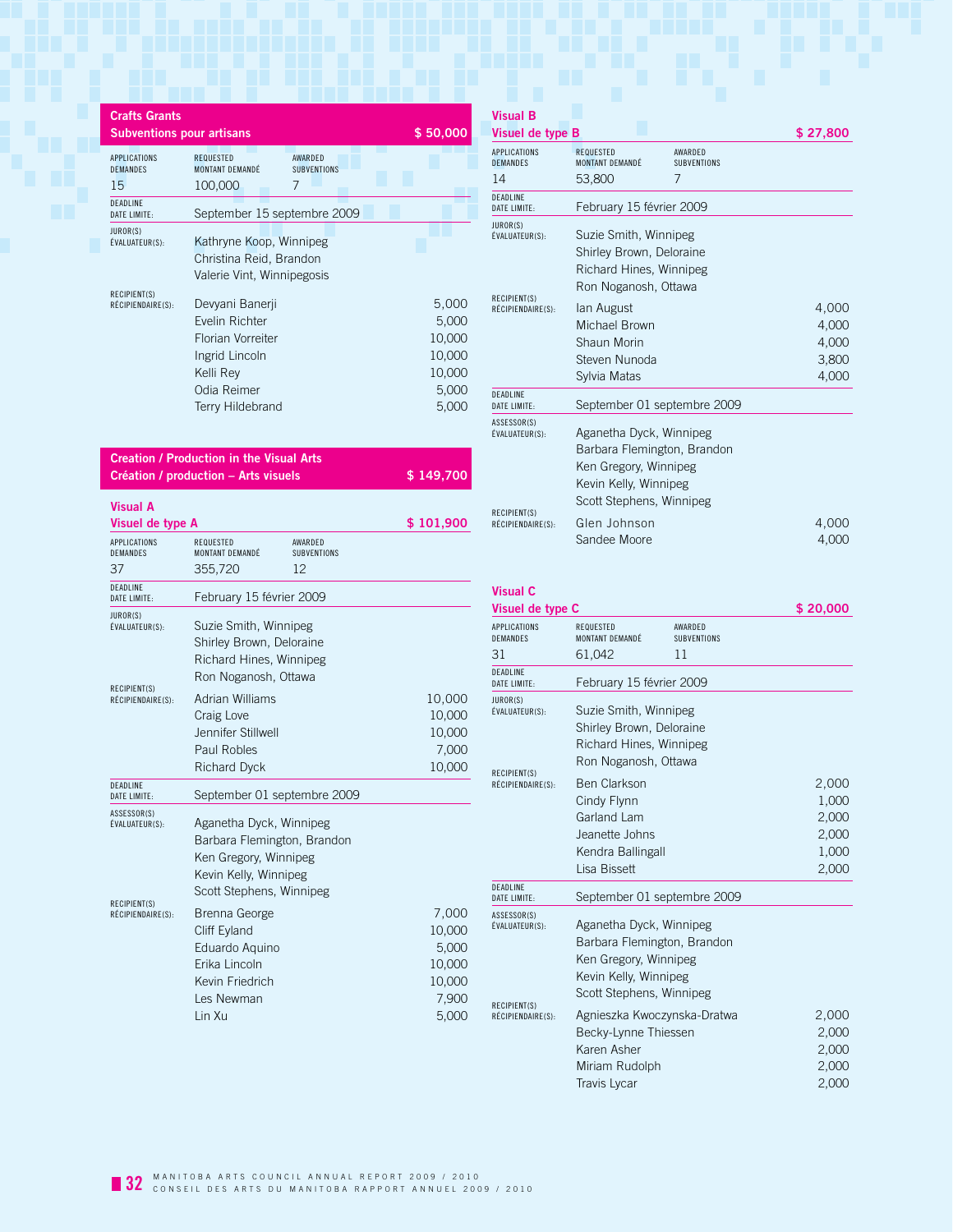| <b>Film Grants</b><br><b>Subventions pour les films</b> |                                                                                                                                      |                        | \$137,000                        |
|---------------------------------------------------------|--------------------------------------------------------------------------------------------------------------------------------------|------------------------|----------------------------------|
|                                                         | Film Projects / Projets de films                                                                                                     |                        | \$12,000                         |
| <b>APPLICATIONS</b><br>DEMANDES<br>9                    | REQUESTED<br>MONTANT DEMANDÉ<br>2<br>50,463                                                                                          | AWARDED<br>SUBVENTIONS |                                  |
| DEADLINE<br>DATE LIMITE:                                | October 01 octobre 2009                                                                                                              |                        |                                  |
| JUROR(S)<br>ÉVALUATEUR(S):                              | Brenna George, Winnipeg<br>Jeffrey McKay, Winnipeg<br>Pascal Boutroy, Winnipeg<br>Kevin Burton, Winnipeg<br>Shelagh Carter, Winnipeg |                        |                                  |
| RECIPIENT(S)<br>RÉCIPIENDAIRE(S):                       | Damien Ferland<br>Victoria Prince                                                                                                    |                        | 6,000<br>6,000                   |
| <b>Film Script Development</b>                          | Développement de scénarios de films                                                                                                  |                        | \$36,000                         |
| <b>APPLICATIONS</b><br>DEMANDES<br>16                   | REQUESTED<br>MONTANT DEMANDÉ<br>7<br>96.000                                                                                          | AWARDED<br>SUBVENTIONS |                                  |
| DEADLINE<br>DATE LIMITE:                                | March 15 mars 2009                                                                                                                   |                        |                                  |
| JUROR(S)<br>ÉVALUATEUR(S):                              | Danielle Sturk, Saint-Boniface<br>Darryl Nepinak, Skownan<br>Jeffrey Solylo, Winnipeg<br>Jennifer Stillwell, Winnipeg                |                        |                                  |
| RECIPIENT(S)<br>RÉCIPIENDAIRE(S):                       | Ervin Chartrand<br><b>Finlay Harper</b><br>John Gurdebeke                                                                            |                        | 4,000<br>4,000<br>4,000          |
| DEADLINE<br>DATE LIMITE:                                | October 01 octobre 2009                                                                                                              |                        |                                  |
| JUROR(S)<br>ÉVALUATEUR(S):<br>RECIPIENT(S)              | Brenna George, Winnipeg<br>Jeffrey McKay, Winnipeg<br>Pascal Boutroy, Winnipeg<br>Kevin Burton, Winnipeg<br>Shelagh Carter, Winnipeg |                        |                                  |
| RÉCIPIENDAIRE(S):                                       | Cecilia Araneda<br>Dan Walechuk<br>Danishka Esterhazy<br><b>Gerry Atwell</b>                                                         |                        | 6,000<br>6,000<br>6,000<br>6,000 |
|                                                         | Film Production / Production de films                                                                                                |                        | \$89,000                         |
| <b>APPLICATIONS</b><br>DEMANDES<br>19                   | REQUESTED<br>MONTANT DEMANDÉ<br>373,166<br>6                                                                                         | AWARDED<br>SUBVENTIONS |                                  |
| DEADLINE<br>DATE LIMITE:                                | March 15 mars 2009                                                                                                                   |                        |                                  |
| JUROR(S)<br>ÉVALUATEUR(S):                              | Danielle Sturk, Saint-Boniface<br>Darryl Nepinak, Skownan<br>Jeffrey Solylo, Winnipeg<br>Jennifer Stillwell, Winnipeg                |                        |                                  |
| RECIPIENT(S)<br>RÉCIPIENDAIRE(S):                       | Jeffrey Erbach<br><b>Matthew Rankin</b><br>Michael Maryniuk                                                                          |                        | 15,000<br>15,000<br>15,000       |
|                                                         |                                                                                                                                      |                        |                                  |

| <b>DEADLINE</b><br>DATE LIMITE:   | October 01 octobre 2009                                                                                                              |                           |
|-----------------------------------|--------------------------------------------------------------------------------------------------------------------------------------|---------------------------|
| JUROR(S)<br>ÉVALUATEUR(S):        | Brenna George, Winnipeg<br>Jeffrey McKay, Winnipeg<br>Pascal Boutroy, Winnipeg<br>Kevin Burton, Winnipeg<br>Shelagh Carter, Winnipeg |                           |
| RECIPIENT(S)<br>RÉCIPIENDAIRE(S): | Danielle Sturk<br>Noam Gonick<br>Ryan McKenna                                                                                        | 15,000<br>20,000<br>9.000 |

| <b>Video Grants</b>     |  |
|-------------------------|--|
| Subventions pour vidéos |  |
|                         |  |

|                                   | Video Projects / Projets de vidéos                                                                                    |                               | \$38,000                  |
|-----------------------------------|-----------------------------------------------------------------------------------------------------------------------|-------------------------------|---------------------------|
| APPLICATIONS<br>DEMANDES          | REQUESTED<br>MONTANT DEMANDÉ                                                                                          | AWARDED<br><b>SUBVENTIONS</b> |                           |
| 13                                | 222,690                                                                                                               | З                             |                           |
| DEADLINE<br>DATE LIMITE:          | March 15 mars 2009                                                                                                    |                               |                           |
| JUROR(S)<br>ÉVALUATEUR(S):        | Danielle Sturk, Saint-Boniface<br>Darryl Nepinak, Skownan<br>Jeffrey Solylo, Winnipeg<br>Jennifer Stillwell, Winnipeg |                               |                           |
| RECIPIENT(S)<br>RÉCIPIENDAIRE(S): | Gregory Zbitnew<br>Heidi Phillips<br>Kirby Hammond                                                                    |                               | 14,000<br>9,000<br>15,000 |

\$ 38,000

| Writers' A. B and C Grants<br>Subventions aux écrivains de types A. B et C | \$79,800 |
|----------------------------------------------------------------------------|----------|
| Writers A / Écrivains de type A                                            | \$40,000 |

| <b>APPLICATIONS</b><br>DEMANDES   | REQUESTED<br>MONTANT DEMANDÉ                                                | AWARDED<br>SUBVENTIONS         |                  |
|-----------------------------------|-----------------------------------------------------------------------------|--------------------------------|------------------|
| 11                                | 110,000                                                                     | 4                              |                  |
| DEADLINE<br>DATE LIMITE:          | May 15 mai 2009                                                             |                                |                  |
| JUROR(S)<br>ÉVALUATEUR(S):        | George Szanto, Gabriola Island<br>Michael Van Rooy, Winnipeg                | Rosmarin Heidenreich, Winnipeg |                  |
| RECIPIENT(S)<br>RÉCIPIENDAIRE(S): | Lise Gaboury-Diallo<br>Simone Chaput                                        |                                | 10,000<br>10,000 |
| DEADLINE<br>DATE LIMITE:          | September 15 septembre 2009                                                 |                                |                  |
| JUROR(S)<br>ÉVALUATEUR(S):        | Laurie Block, Brandon<br>Warren Cariou, Winnipeg<br>Brenda Hasiuk, Winnipeg |                                |                  |
| RECIPIENT(S)<br>RÉCIPIENDAIRE(S): | Daniel Joseph (Joe) McLellan<br>Louisa Picoux                               |                                | 10,000<br>10,000 |
|                                   |                                                                             |                                |                  |
|                                   |                                                                             |                                |                  |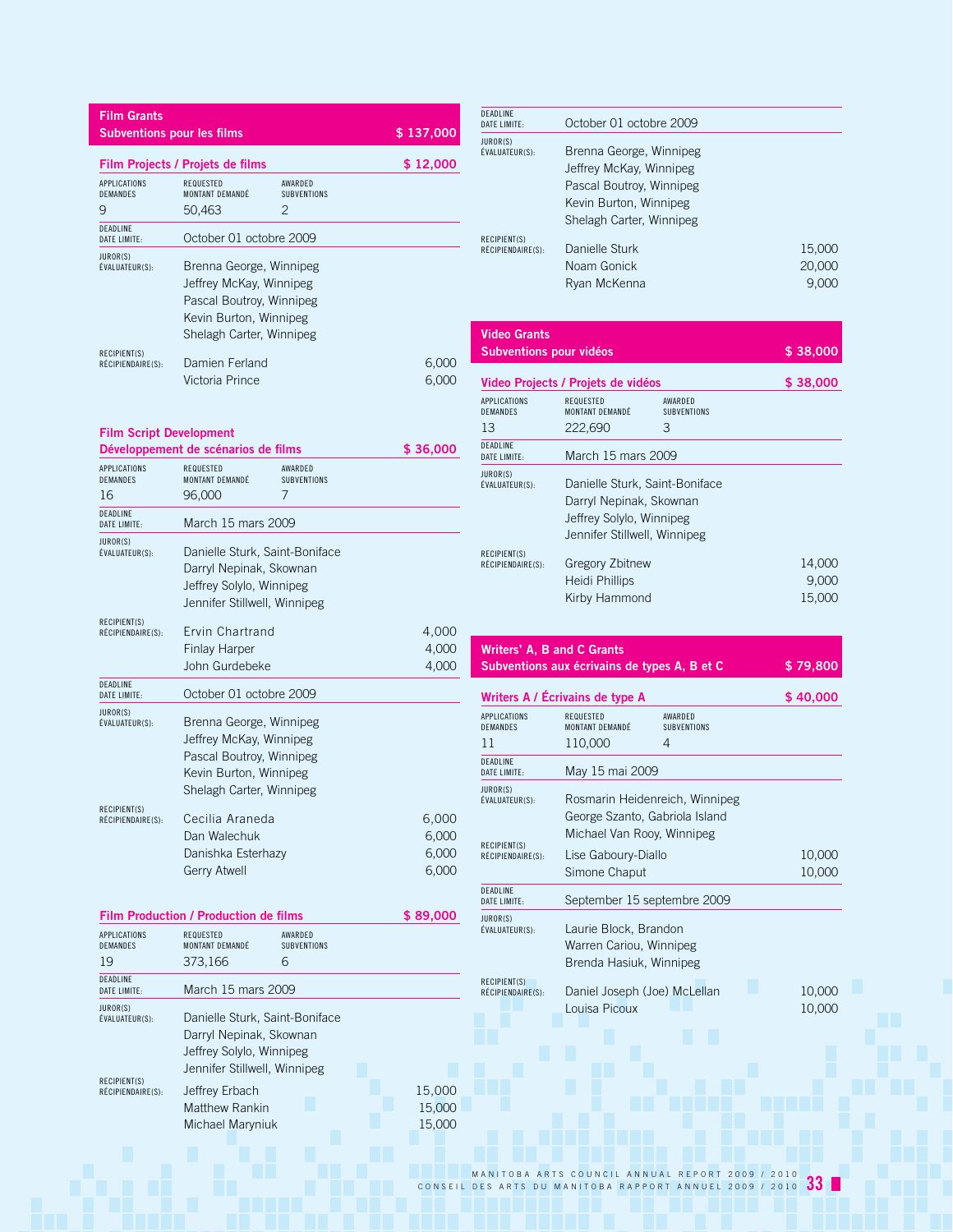|                                        | Writers B / Écrivains de type B                                                                | <b>RE</b><br>\$19,800<br>RÉ  |
|----------------------------------------|------------------------------------------------------------------------------------------------|------------------------------|
| <b>APPLICATIONS</b><br><b>DEMANDES</b> | <b>REQUESTED</b><br><b>AWARDFD</b><br>MONTANT DEMANDÉ<br><b>SUBVENTIONS</b>                    |                              |
| 5                                      | 24,800<br>4                                                                                    |                              |
| <b>DEADLINE</b><br>DATE LIMITE:        | May 15 mai 2009                                                                                |                              |
| ASSESSOR(S)<br>ÉVALUATEUR(S):          | Rosmarin Heidenreich, Winnipeg<br>George Szanto, Gabriola Island<br>Michael Van Rooy, Winnipeg |                              |
| RECIPIENT(S)<br>RÉCIPIENDAIRE(S):      | Christina Penner                                                                               | 5,000                        |
| <b>DEADLINE</b><br>DATE LIMITE:        | September 15 septembre 2009                                                                    |                              |
| JUROR(S)<br>ÉVALUATEUR(S):             | Laurie Block, Brandon<br>Warren Cariou, Winnipeg<br>Brenda Hasiuk, Winnipeg                    |                              |
| RECIPIENT(S)<br>RÉCIPIENDAIRE(S):      | Ariel Gordon<br>Daria Salamon<br>Kerry Ryan                                                    | 5,000<br>5,000<br>D<br>4,800 |

|                                        | Writers C / Écrivains de type C                                                                               |                               | \$20,000                                           |
|----------------------------------------|---------------------------------------------------------------------------------------------------------------|-------------------------------|----------------------------------------------------|
| <b>APPLICATIONS</b><br><b>DEMANDES</b> | REQUESTED<br>MONTANT DFMANDÉ                                                                                  | AWARDED<br><b>SUBVENTIONS</b> |                                                    |
| 17                                     | 34,000                                                                                                        | 10                            |                                                    |
| <b>DEADLINE</b><br>DATE LIMITE:        | May 15 mai 2009                                                                                               |                               |                                                    |
| JUROR(S)<br>ÉVALUATEUR(S):             | Rosmarin Heidenreich, Winnipeg<br>George Szanto, Gabriola Island<br>Michael Van Rooy, Winnipeg                |                               |                                                    |
| RECIPIENT(S)<br>RÉCIPIENDAIRE(S):      | <b>Chadwick Ginther</b><br>Faye Hellner<br>Kegan McFadden<br>Michelle Grimmelt<br>Ron Romanowski<br>Ying Kong |                               | 2,000<br>2,000<br>2,000<br>2,000<br>2,000<br>2,000 |
| <b>DEADLINE</b><br>DATE LIMITE:        | September 15 septembre 2009                                                                                   |                               |                                                    |
| JUROR(S)<br>ÉVALUATEUR(S):             | Laurie Block, Brandon<br>Warren Cariou, Winnipeg<br>Brenda Hasiuk, Winnipeg                                   |                               |                                                    |
| RECIPIENT(S)<br>RÉCIPIENDAIRE(S):      | <b>Bridget Eyolfson</b><br>Kirsten Brooks<br>Kurt Armstrong<br>Mary Horodyski                                 |                               | 2,000<br>2,000<br>2,000<br>2,000                   |

| <b>Deep Bay Artist Residency</b>      | Artistes en résidence à Deep Bay                                       |                                    | \$11,769 |
|---------------------------------------|------------------------------------------------------------------------|------------------------------------|----------|
| APPLICATIONS<br><b>DEMANDES</b><br>13 | REQUESTED<br>MONTANT DFMANDÉ<br>1,400                                  | AWARDED<br><b>SUBVENTIONS</b><br>9 |          |
| <b>DEADLINE</b><br>DATE LIMITE:       | December 15 décembre 2008                                              |                                    |          |
| JUROR(S)<br>ÉVALUATEUR(S):            | KC Adams, Winnipeg<br>Bruce McManus, Winnipeg<br>Armin Wiebe, Winnipeg |                                    |          |

| RECIPIENT(S)      |                                    |       |
|-------------------|------------------------------------|-------|
| RÉCIPIENDAIRE(S): | Film / Films                       |       |
|                   | <b>Gwen Armstrong</b>              | 850   |
|                   | Sharon Alward                      | 850   |
|                   | Visual Arts / Arts visuel          |       |
|                   | Diana Thorneycroft                 | 700   |
|                   | Michael Dudeck                     | 1,200 |
|                   | William Lobchuk                    | 950   |
|                   | Theatre / Théâtre                  |       |
|                   | James Durham                       | 700   |
|                   | Tricia Cooper                      | 700   |
|                   | Literary Arts / Arts littéraires   |       |
|                   | Joan Thomas                        | 700   |
|                   | Sarah Classen                      | 700   |
|                   | Program Costs / Coûts du programme | 4,419 |

| <b>Departures</b><br><b>Départs</b>        |                                                                                                             |                               | \$48,516                                      |
|--------------------------------------------|-------------------------------------------------------------------------------------------------------------|-------------------------------|-----------------------------------------------|
| <b>APPLICATIONS</b><br><b>DEMANDES</b>     | REQUESTED<br>MONTANT DEMANDÉ                                                                                | AWARDED<br><b>SUBVENTIONS</b> |                                               |
| 19                                         | 165,914                                                                                                     | 5                             |                                               |
| <b>DEADLINE</b><br>DATE LIMITE:            | December 15 decembre 2009                                                                                   |                               |                                               |
| JUROR(S)<br>ÉVALUATEUR(S):<br>RECIPIENT(S) | Odette Heyn-Penner, Winnipeg<br>Robert Enright, Winnipeg<br>Garth Hardy, Winnipeg<br>Andrew Milne, Winnipeg |                               |                                               |
| RÉCIPIENDAIRE(S):                          | The "Islands" Collective<br>David Wityk<br>Grant Guy<br>Greg Hanec<br>Michael Dudeck                        |                               | 10,000<br>10,000<br>10,000<br>8,516<br>10,000 |

| <b>Major Arts Grants</b>                      | Subventions majeures destiné aux arts                                                                                               |                                    | \$100,000        |
|-----------------------------------------------|-------------------------------------------------------------------------------------------------------------------------------------|------------------------------------|------------------|
| <b>APPLICATIONS</b><br><b>DEMANDES</b><br>17  | REQUESTED<br>MONTANT DFMANDÉ<br>407,470                                                                                             | AWARDED<br><b>SUBVENTIONS</b><br>4 |                  |
| <b>DEADLINE</b><br>DATE LIMITE:               | January 15 janvier 2010                                                                                                             |                                    |                  |
| ASSESSOR(S)<br>ÉVALUATEUR(S):<br>RECIPIENT(S) | David Arnason, Winnipeg<br>Glenn Buhr, Winnipeg<br>William Pura, Stonewall<br>Mansel Robinson, Saskatoon<br>Jenny Western, Winnipeg | Brenda Austin-Smith, Winnipeg      |                  |
| RÉCIPIENDAIRE(S):                             | Music / Musique<br>Jim Hiscott                                                                                                      |                                    | 25,000           |
|                                               | Visual Arts / Arts visuels<br>Reva Stone<br><b>Richard Hines</b>                                                                    |                                    | 25,000<br>25,000 |
|                                               | Literary Arts / Arts littéraires<br>Jake MacDonald                                                                                  |                                    | 25,000           |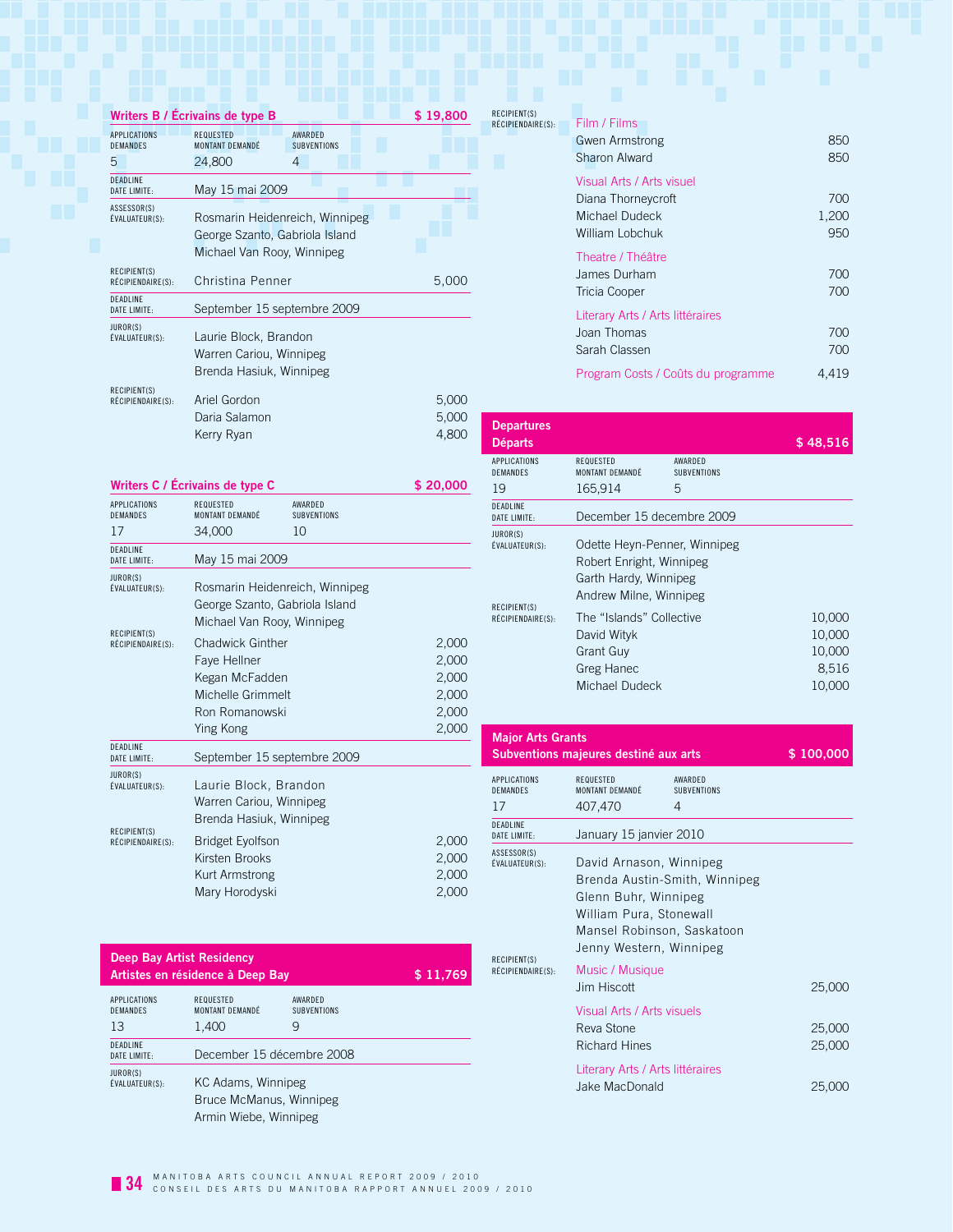## Touring / Tournées **\$ 20,000**

| <b>Touring Directory</b><br>Répertoire des tournées |                                                            |                                  |          |                                                      | Subventions de tournées pour individus                 | <b>Touring Grants to Individuals &amp; Small Ensembles</b> |          |
|-----------------------------------------------------|------------------------------------------------------------|----------------------------------|----------|------------------------------------------------------|--------------------------------------------------------|------------------------------------------------------------|----------|
| APPLICATIONS<br>DEMANDES<br>5<br><b>DEADLINE</b>    | REQUESTED<br>MONTANT DEMANDÉ<br>0                          | AWARDED<br><b>ACCORDÉES</b><br>4 |          | et Petits ensembles<br>APPLICATIONS<br>DEMANDES<br>6 | <b>REQUESTED</b><br>MONTANT DEMANDÉ<br>43,430          | AWARDED<br><b>ACCORDÉES</b><br>3                           | \$20,000 |
| DATE LIMITE:<br>ASSESSOR(S)                         | October 01 octobre 2009                                    |                                  |          | DEADLINE<br>DATE LIMITE:                             | October 01 octobre 2009                                |                                                            |          |
| EVALUATEUR(S):                                      | Donald Benedictson, Winnipeg<br>Mariam Bernstein, Winnipeg |                                  |          | ASSESSOR(S)<br>ÉVALUATEUR(S):                        |                                                        | Donald Benedictson, Winnipeg                               |          |
|                                                     | Brenda Kryschuk, Neepawa                                   |                                  |          |                                                      | Mariam Bernstein, Winnipeg<br>Brenda Kryschuk, Neepawa |                                                            |          |
| Music / Musique<br>RECIPIENT(S)                     |                                                            |                                  |          | RECIPIENT(S)                                         |                                                        |                                                            |          |
| RÉCIPIENDAIRE(S):                                   | Home Routes Inc.                                           |                                  | $\Omega$ | RÉCIPIENDAIRE(S):                                    | Home Routes Inc.                                       |                                                            | 5,000    |
|                                                     | Prairie Debut Inc.                                         |                                  | 0        |                                                      | Prairie Debut Inc.                                     |                                                            | 7,500    |
|                                                     | Jesse Dietschi                                             |                                  | $\Omega$ |                                                      | Ted Longbottom                                         |                                                            | 5,000    |
| Théâtre / Theatre                                   |                                                            |                                  |          |                                                      |                                                        |                                                            |          |
| RECIPIENT(S)<br>RÉCIPIENDAIRE(S):                   | Theatre by the River                                       |                                  | 0        |                                                      |                                                        |                                                            |          |

## Arts Development Développement artistique **\$ 475,362**

| <b>Artists in the Schools</b><br>Résidences artistes à l'école |                                                                          | \$343,362 |
|----------------------------------------------------------------|--------------------------------------------------------------------------|-----------|
| ASSESSOR(S)<br>ÉVALUATEUR(S):                                  | Gayle Freed, Winnipeg<br>Terèsa Lee, Winnipeg<br>Candace Stobbe, Winkler |           |
| <b>Beautiful Plains SD</b>                                     | <b>Division scolaire Beautiful Plains</b>                                | 5.471     |
| Hazel M. Kellington School<br><b>Carol Ramsay</b>              | PAINTING & SCULPTURE / PEINTURE & SCULPTURE                              | 5,471     |
| <b>Border Lands SD</b>                                         | <b>Division scolaire Border Lands</b>                                    | 6,929     |
| Gretna Elementary<br>Film Roots FILM / FILMS                   |                                                                          | 2,412     |
| Rosenfeld Elementary School                                    | Evans Coffie INTER / INTERDISCIPLINAIRE                                  | 1,054     |
| Ross L. Gray School<br>Marianne Gopalkrishna                   | PAINTING & SCULPTURE / PEINTURE & SCULPTURE                              | 874       |
| W.C. Miller Collegiate<br>Randy Guest FILM / FILMS             |                                                                          | 2.589     |
| <b>Brandon SD</b><br><b>Division scolaire Brandon</b>          |                                                                          | 14,232    |
| J.R. Reid School<br>Jay Stoller MUSIC / MUSIQUE                |                                                                          | 1.423     |
| King George School                                             | Evans Coffie INTER / INTERDISCIPLINAIRE                                  | 1.423     |
|                                                                |                                                                          |           |

| Linden Lanes School<br>Stan Lesk THEATRE / THÉÂTRE                                               | 2,773          |
|--------------------------------------------------------------------------------------------------|----------------|
| Meadows School<br>Jamie Oliviero THEATRE / THÉÂTRE                                               | 2,804          |
| O'Kelly School<br>Marie Annharte Baker THEATRE / THÉÂTRE                                         | 1,540          |
| St. Augustine School<br>Randy Guest FILM / FILMS<br>Len Udow MUSIC / MUSIQUE                     | 1,423<br>1,423 |
| <b>Waverly Park School</b><br>Dean Harder THEATRE / THÉÂTRE                                      | 1,423          |
|                                                                                                  |                |
| <b>Catholic Schools Commission</b><br>Commission des écoles catholiques 2,600                    |                |
| <b>Holy Cross School</b><br>Brenda Gorlick INTER / INTERDISCIPLINAIRE                            | 1,300          |
| St. Emile School<br>Mark Cameron Music / musique                                                 | 1,300          |
| <b>Evergreen SD</b><br>Division scolaire Evergreen                                               | 6,133          |
| Arborg Early Middle Years School<br>Stan Lesk THEATRE / THÉÂTRE<br>Ofield Williams DANCE / DANSE | 1,247<br>2,597 |

| Margaret Shaw-MacKinnon             |       |
|-------------------------------------|-------|
| LIT / ARTS LITTÉRAIRES              | 1.251 |
| Sigurbjorg Stefansson Early School  |       |
| Aliza Amihude VISUAL / ARTS VISUELS | 1.038 |

| <b>Flin Flon SD</b><br><b>Division scolaire Flin Flon</b>                                                | 8,681          |
|----------------------------------------------------------------------------------------------------------|----------------|
| <b>Hapnot Collegiate</b><br>Marianne Gopalkrishna VISUAL / ARTS VISUELS<br>Ofield Williams DANCE / DANSE | 2,246<br>4,189 |
| <b>Ruth Betts School</b><br>Randy Guest FILM / FILMS                                                     | 2,246          |
| <b>Fort La Bosse SD</b><br>Division scolaire Fort La Bosse                                               | 5,783          |
| Oak Lake Community School<br>Judy Cook DANCE / DANSE                                                     | 1,456          |
| Reston Elementary<br>Allison Moore VISUAL / ARTS VISUELS                                                 | 1,497          |
| Virden Junior High<br>Ofield Williams DANCE / DANSE                                                      | 2,830          |
| <b>Frontier SD</b><br><b>Division scolaire Frontier</b>                                                  | 67,193         |
| Berens River School<br>Judy Cook DANCE / DANSE<br>Anthony Martin VISUAL / ARTS VISUELS                   | 3,649<br>3,578 |
| Cranberry Portage Elementary<br>Allison Moore VISUAL / ARTS VISUELS                                      | 2,258          |
| D. R. Hamilton School<br>Aliza Amihude VISUAL / ARTS VISUELS                                             | 2,168          |
| Disbrowe School<br>Judy Cook DANCE / DANSE                                                               | 2,204          |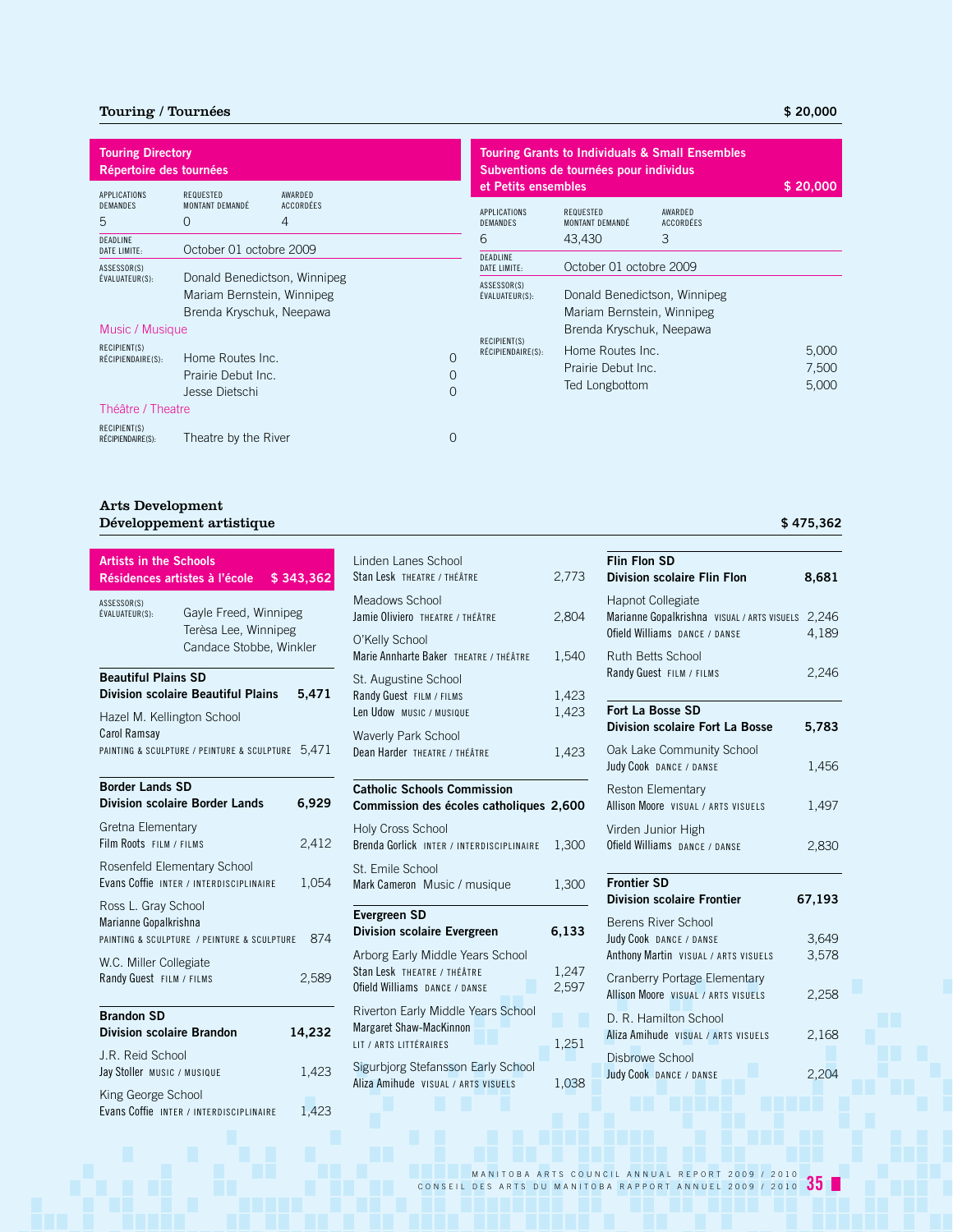| Gillam School<br>Stan Lesk THEATRE / THÉÂTRE                               | 2,406  |
|----------------------------------------------------------------------------|--------|
| Susan Proctor THEATRE / THÉÂTRE                                            | 2,406  |
| <b>Helen Betty Osborne</b>                                                 |        |
| Ininiw Edu. Res. Ctrl<br>Randy Guest FILM / FILMS                          | 2,109  |
| Carolyn Gray INTER / INTERDISCIPLINAIRE                                    | 2,727  |
| <b>Jack River School</b><br>Tusia Kozub & Judy Cook                        |        |
| INTER / INTERDISCIPLINAIRE                                                 | 11,584 |
| Joseph H. Kerr School<br>Ofield Williams DANCE / DANSE                     | 2,551  |
| Aliza Amihude VISUAL / ARTS VISUELS                                        | 2,773  |
| Leaf Rapids Education Centre<br>Carolyn Gray INTER/INTERDISCIPLINAIRE      | 2,668  |
| Matheson Island School<br>Allison Moore VISUAL / ARTS VISUELS              | 1,434  |
| Mel Johnson School<br>Randy Guest FILM / FILMS                             | 2,383  |
| Carol Ramsay VISUAL / ARTS VISUELS                                         | 2,332  |
| Ministic School                                                            |        |
| Dorothy Penner MUSIC / MUSIQUE<br>Oscar Blackburn School                   | 2.296  |
| Jamie Oliviero THEATRE / THÉÂTRE                                           | 3,200  |
| Peonan Point School<br>Gloe Cormie LIT / ARTS LITTÉRAIRES                  | 1,537  |
| Rorketon School<br>Ofield Williams DANCE / DANSE                           | 1,515  |
|                                                                            |        |
| Skownan School                                                             |        |
| Tusia Kozub & Judy Cook<br>INTER / INTERDISCIPLINAIRE                      | 5,475  |
| Stevenson Island School                                                    |        |
| Karen Cornelius VISUAL / ARTS VISUELS                                      | 2,187  |
| Wanipigow School<br>Mark Cameron Music / Musique                           | 1,752  |
| <b>Hanover SD</b><br><b>Division scolaire Hanover</b>                      | 13,310 |
| Elmdale School                                                             |        |
| Margaret Shaw-MacKinnon LIT / ARTS LITTÉRAIRES 3,624                       |        |
| Niverville Elementary<br>Kate Ferris INTER / INTERDISCIPLINAIRE            | 2.598  |
| South Oaks Elementary<br>Kate Ferris INTER / INTERDISCIPLINAIRE            | 2,420  |
| Woodlawn Elementary School<br>Fubuki Daiko Ent. Inc. Music / Musique       | 4,668  |
|                                                                            |        |
| <b>Individual Band Operated</b><br>Écoles gérées par                       |        |
| des conseils de bande                                                      | 7,865  |
| Kistiganwacheeng Elementary School<br>Anthony Martin VISUAL / ARTS VISUELS | 3,759  |

| <b>Interlake SD</b><br><b>Division scolaire Interlake</b>                                                                                                                                               | 770                                    |
|---------------------------------------------------------------------------------------------------------------------------------------------------------------------------------------------------------|----------------------------------------|
| R.W. Bobby Bend Primary School<br>Evans Coffie INTER / INTERDISCIPLINAIRE                                                                                                                               | 770                                    |
| <b>Lakeshore SD</b><br><b>Division scolaire Lakeshore</b>                                                                                                                                               | 2,213                                  |
| Fisher Branch Early Years School<br>Kate Ferris INTER / INTERDISCIPLINAIRE                                                                                                                              | 1,239                                  |
| <b>Inwood School</b><br>Ofield Williams DANCE / DANSE                                                                                                                                                   | 974                                    |
| <b>Lord Selkirk SD</b><br><b>Division scolaire Lork Selkirk</b>                                                                                                                                         | 5,447                                  |
| Centennial School<br>Evans Coffie INTER / INTERDISCIPLINAIRE                                                                                                                                            | 810                                    |
| Mapleton School<br>Len Udow MUSIC / MUSIQUE                                                                                                                                                             | 790                                    |
| Ruth Hooker School<br>Bud Gillies VISUAL / ARTS VISUELS                                                                                                                                                 | 810                                    |
| St. Andrews School<br>Casimiro Nhussi & Jay Stoller<br>INTER / INTERDISCIPLINAIRE                                                                                                                       | 1,440                                  |
| William S. Patterson School<br>Casimiro Nhussi & Jay Stoller<br>INTER / INTERDISCIPLINAIRE                                                                                                              | 1,597                                  |
| <b>Louis Riel SD</b><br><b>Division scolaire Louis Riel</b>                                                                                                                                             |                                        |
|                                                                                                                                                                                                         |                                        |
|                                                                                                                                                                                                         |                                        |
| College Beliveau<br>Darwin School<br>Mark Cameron MUSIC / MUSIQUE                                                                                                                                       |                                        |
|                                                                                                                                                                                                         |                                        |
| <b>Hastings School</b>                                                                                                                                                                                  | 12,458<br>650<br>650<br>1,300<br>1,300 |
| George McDowell School<br>Brenda Gorlick INTER / INTERDISCIPLINAIRE<br>Bud Gillies VISUAL / ARTS VISUELS<br>Lavallee School<br>Bud Gillies VISUAL / ARTS VISUELS<br>Barry Hillman VISUAL / ARTS VISUELS | 650<br>650                             |
| Bob Armstrong THEATRE / THÉÂTRE<br>Marion School<br>Victoria Prince FILM / FILMS                                                                                                                        | 650                                    |
| Minnetonka School<br>Dean Harder THEATRE / THÉÂTRE                                                                                                                                                      | 650                                    |
| Nelson McIntyre Collegiate<br>Bud Gillies VISUAL / ARTS VISUELS                                                                                                                                         |                                        |
| Niakwa Place School                                                                                                                                                                                     |                                        |
|                                                                                                                                                                                                         | 650<br>650<br>1,300                    |
| Jay Stoller MUSIC / MUSIQUE<br>Nordale School<br>Tusia Kozub Music / Musique<br>Rene Deleurme Centre<br>Kraink MUSIC / MUSIQUE                                                                          | 1,408                                  |

| <b>Pembina Trails SD</b>                                                       |        |
|--------------------------------------------------------------------------------|--------|
| Strathclair Community School<br>Ofield Williams DANCE / DANSE                  | 1,457  |
| Shoal Lake School<br>Allison Moore VISUAL / ARTS VISUELS                       | 1,721  |
| Rossburn Elementary<br>Kate Ferris INTER / INTERDISCIPLINAIRE                  | 1,752  |
| Miniota School<br>Dorothy Penner MUSIC / MUSIQUE                               | 1,508  |
| Major Pratt School<br>Fubuki Daiko Ent. Inc. MUSIC / MUSIQUE                   | 2,779  |
| Inglis School<br>Evans Coffie INTER / INTERDISCIPLINAIRE                       | 1,548  |
| Hamiota Collegiate<br>Ofield Williams DANCE / DANSE                            | 1,476  |
| <b>Birtle Elementary</b><br>Carol Ramsay VISUAL / ARTS VISUELS                 | 1,283  |
| <b>Birtle Collegiate</b><br>Jay Stoller MUSIC / MUSIQUE                        | 1,501  |
| Park West SD<br><b>Division scolaire Park West</b>                             | 15,025 |
| Westwood Elementary<br>Mark Cameron MUSIC / MUSIQUE                            | 3,813  |
| Deerwood School<br>Karen Cornelius VISUAL / ARTS VISUELS                       | 2,674  |
| <b>Mystery Lake School District</b><br><b>Division scolaire Mystery Lake</b>   | 6,487  |
| Whitmore School<br>Ofield Williams DANCE / DANSE                               | 1,508  |
| Smith-Jackson School<br>Ofield Williams DANCE / DANSE                          | 1,508  |
| Lt. Col. Barker VC School<br>Christopher Sigurdson THEATRE / THÉÂTRE           | 2,858  |
| <b>Grandview School</b><br>Fubuki Daiko Ent. Inc. MUSIC / MUSIQUE              | 2,798  |
| Goose Lake High School<br>Ofield Williams DANCE / DANSE                        | 1,569  |
| <b>Fthelbert School</b><br>Bob Christiani & Ilse Mohn<br>VISUAL / ARTS VISUELS | 2,877  |
| <b>Mountain View SD</b><br><b>Division scolaire Mountain View</b>              | 13,118 |
| Victor H.L. Wyatt School<br>Bud Gillies VISUAL / ARTS VISUELS                  | 650    |
|                                                                                |        |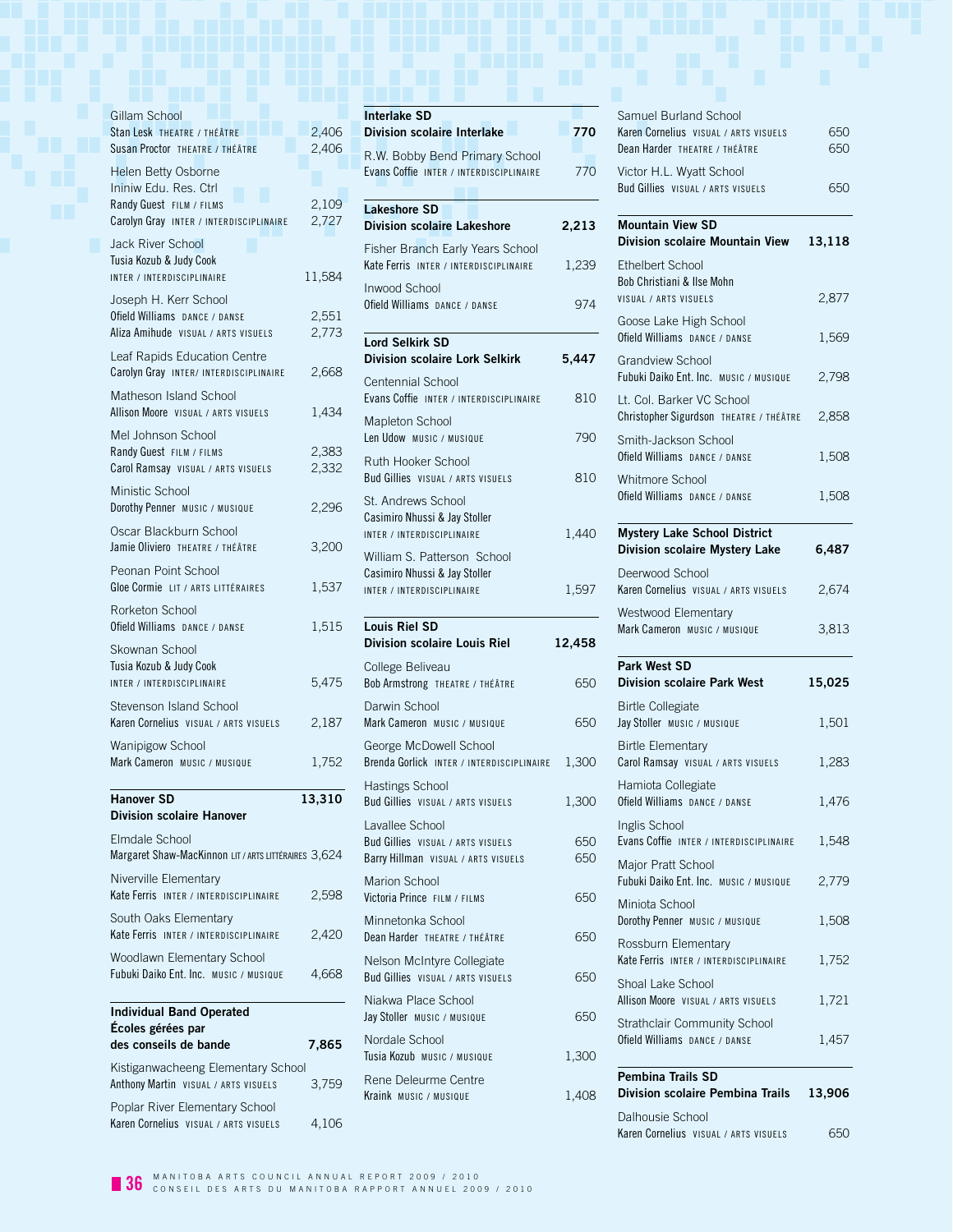| École Dieppe<br>Evans Coffie INTER / INTERDISCIPLINAIRE                              | 1,300        |
|--------------------------------------------------------------------------------------|--------------|
| École St. Avila<br>Karen Cornelius VISUAL / ARTS VISUELS                             | 1,950        |
| École Viscount Alexander<br>Gérald Laroche VISUAL / ARTS VISUELS                     | 650          |
| General Byng School<br>Bud Gillies VISUAL / ARTS VISUELS                             | 650          |
| Henry G. Izatt Middle School<br>Jay Stoller MUSIC / MUSIQUE                          | 650          |
| Oakenwald School<br>Stan Lesk THEATRE / THÉÂTRE                                      | 650          |
| R.H.G. Bonnycastle School<br>Barry Hillman VISUAL / ARTS VISUELS                     | 650          |
| Royal School<br>Christopher Sigurdson THEATRE / THÉÂTRE                              | 650          |
| <b>Ryerson Elementary</b><br>Leigh-Anne Kehler THEATRE / THÉÂTRE                     | 1,300        |
| Van Walleghem School<br>Jamie Oliviero THEATRE / THÉÂTRE                             | 1,556        |
| Vincent Massey Collegiate<br>Jay Stoller MUSIC / MUSIQUE<br>Randy Guest FILM / FILMS | 650<br>1,950 |
| Whyte Ridge Elementary<br>Karen Cornelius VISUAL / ARTS VISUELS                      | 650          |
| <b>Pine Creek SD</b><br><b>Division scolaire Pine Creek</b>                          | 3,709        |
| Gladstone Elementary<br>Christopher Sigurdson THEATRE / THÉÂTRE                      | 1,267        |
| Plumas Elementary<br>Fubuki Daiko Ent. Inc. MUSIC / MUSIQUE                          | 2,442        |
| Portage la Prairie SD<br>Division scolaire Portage la Prairie                        | 3,272        |
| Arthur Meighen High School                                                           | 3,272        |
| Fubuki Daiko Ent. Inc. MUSIC / MUSIQUE                                               |              |
| <b>Prairie Rose SD</b><br><b>Division scolaire Prairie Rose</b>                      | 2,842        |
| École Saint-Eustache<br>Allison Moore VISUAL / ARTS VISUELS                          | 862          |
| Elm Creek School<br>Stan Lesk THEATRE / THÉÂTRE                                      | 926          |
| Roland Elementary<br>Mark Cameron MUSIC / MUSIQUE                                    | 1.054        |
| <b>Prairie Spirit SD</b><br><b>Division scolaire Prairie Spirit</b>                  | 12,082       |

| Glenboro School<br>Evans Coffie INTER / INTERDISCIPLINAIRE                 | 2,634 |
|----------------------------------------------------------------------------|-------|
| Kamsley Colony School<br>Marianne Gopalkrishna VISUAL / ARTS VISUELS 1,666 |       |
| Manitou Elementary School<br>Carolyn Gray INTER / INTERDISCIPLINAIRE       | 1,276 |
| Ste. Marie School<br>Stan Lesk THEATRE / THÉÂTRE                           | 1,380 |
| Thomas Greenway<br>Middle Years School<br>Jamie Oliviero THEATRE / THÉÂTRE | 1,424 |
| Treherne Elementary<br>Judy Cook DANCE / DANSE                             | 1,248 |
| Private-Independant<br>Écoles privées indépendantes                        | 2,600 |
| <b>Behavioural Health Foundation</b>                                       |       |
| K-12 School<br>Len Udow MUSIC / MUSIQUE                                    | 650   |
| St. John's Ravenscourt School<br>Randy Guest FILM / FILMS                  | 650   |
| Winnipeg South Academy<br>Carolyn Gray INTER / INTERDISCIPLINAIRE          | 1,300 |
| <b>Red River Valley SD</b><br>Division scolaire Red River Valley           | 4,888 |
| Domain Elementary<br>Evans Coffie INTER / INTERDISCIPLINAIRE               | 806   |
| École Heritage Immersion<br>Carolyn Gray INTER / INTERDISCIPLINAIRE        | 882   |
| École Saint-Malo School<br>Fubuki Daiko Ent. Inc. MUSIC / MUSIQUE          | 1,588 |
| Starbuck School<br>Allison Moore VISUAL / ARTS VISUELS                     | 1,612 |
| River East - Transcona SD<br><b>Division scolaire</b>                      |       |
| <b>River East Transcona</b>                                                | 5,978 |
| Bird's Hill School<br>Mark Cameron MUSIC / MUSIQUE                         | 1,300 |
| Dr. F.W.L. Hamilton School<br>Mark Cameron MUSIC / MUSIQUE                 | 1,300 |
| John De Graff School<br>Anthony Martin VISUAL / ARTS VISUELS               | 650   |
| Joseph Teres School<br>Marianne Gopalkrishna VISUAL / ARTS VISUELS 1,300   |       |
| Neil Campbell School<br>Jamie Oliviero THEATRE / THÉÂTRE                   | 778   |
| Polson School<br>Bud Gillies VISUAL / ARTS VISUELS                         | 650   |
|                                                                            |       |

| <b>Rolling River SD</b><br><b>Division scolaire Rolling River</b>          | 5,711  |
|----------------------------------------------------------------------------|--------|
| <b>Forrest Elementary</b><br>Evans Coffie INTER / INTERDISCIPLINAIRE       | 1,421  |
| Minnedosa Collegiate<br>Randy Guest FILM / FILMS                           | 1,424  |
| Rapid City School<br>Len Udow MUSIC / MUSIQUE                              | 1,442  |
| Tanner's Crossing School<br>Dean Harder THEATRE / THÉÂTRE                  | 1.424  |
| <b>Seine River SD</b><br><b>Division scolaire Seine River</b>              | 10,822 |
| Arborgate School<br>Marie Annharte Baker THEATRE / THÉÂTRE                 | 2,898  |
| École Ile des Chenes School<br>Kate Ferris INTER/INTERDISCIPLINAIRE        | 2,586  |
| École Saint-Norbert Immersion<br>Jamie Oliviero THEATRE / THÉÂTRE          | 1,556  |
| École St. Adolphe School<br>Jay Stoller MUSIC / MUSIQUE                    | 766    |
| La Salle School<br>Marianne Gopalkrishna visual / ARTS visuels 1,516       |        |
| Ste. Anne Elementary School<br>Fubuki Daiko Enter. Inc. Music / Musique    | 1,500  |
|                                                                            |        |
| Seven Oaks SD<br><b>Division scolaire Seven Oaks</b>                       | 7,928  |
| <b>Collicutt School</b><br>Jamie Oliviero THEATRE / THÉÂTRE                | 778    |
| École Belmont<br>Fubuki Daiko Enter. Inc. MUSIC / MUSIQUE                  | 1,300  |
| H.C. Avery Middle School<br>Jay Stoller MUSIC / MUSIQUE                    | 1,300  |
| Margaret Park Community School<br>Aliza Amihude VISUAL / ARTS VISUELS      | 1,300  |
| <b>Victory School</b><br>Marianne Gopalkrishna VISUAL / ARTS VISUELS 1,300 |        |
| West St. Paul School<br>Allison Moore VISUAL / ARTS VISUELS                | 1,950  |
| <b>Southwest Horizon SD</b>                                                |        |
| <b>Division scolaire</b><br><b>Southwest Horizon</b>                       | 5,967  |
| Deloraine School<br>Victoria Prince FILM / FILMS                           | 1,510  |
| Melita School<br>Jay Stoller MUSIC / MUSIQUE                               | 1,653  |
| Wawanesa School<br>Casimiro Nhussi & Jay Stoller                           |        |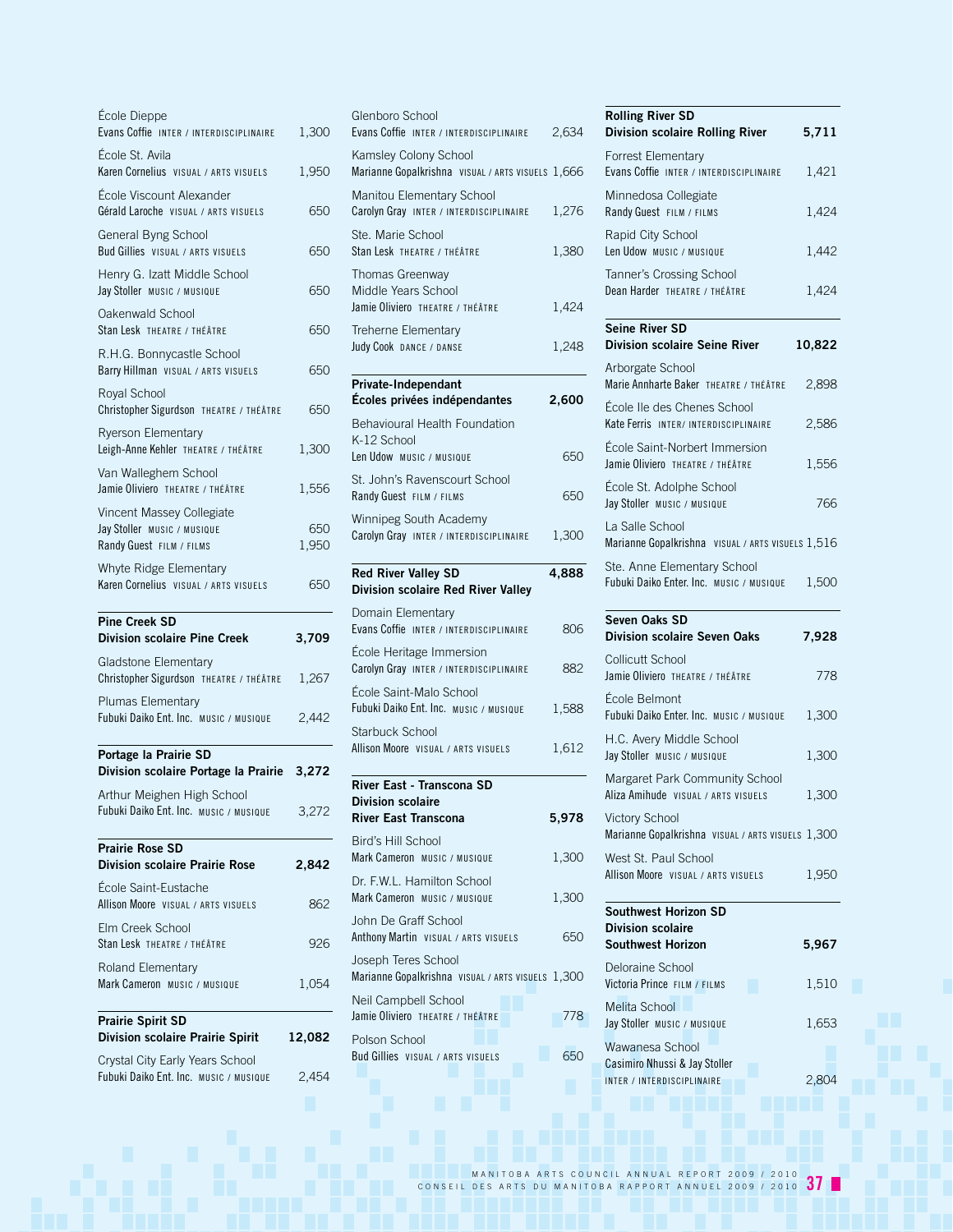| St. James-Assiniboia SD<br><b>Division scolaire</b>                    |              | <b>Western SD</b><br><b>Division sco</b> |
|------------------------------------------------------------------------|--------------|------------------------------------------|
| St. James-Assiniboia                                                   | 2,600        | Maple Leaf E                             |
| <b>Brooklands School</b>                                               |              | Mark Cameron                             |
| Bud Gillies VISUAL / ARTS VISUELS                                      | 650          | Minnewasta                               |
| George Waters Middle School<br>Stan Lesk THEATRE / THÉÂTRE             | 1,950        | <b>Mark Cameron</b>                      |
|                                                                        |              | <b>Whiteshell S</b>                      |
| <b>Sunrise SD</b>                                                      |              | <b>Division sco</b>                      |
| <b>Division scolaire Sunrise</b>                                       | 16,006       | F.W. Gilbert :                           |
| <b>Centennial School</b>                                               |              | Trisha Todoruk-                          |
| Leigh-Anne Kehler THEATRE / THÉÂTRE                                    | 2,387        | Pinawa Secc                              |
| École Dugald School                                                    |              | <b>Margaret Shaw</b>                     |
| Mark Cameron MUSIC / MUSIQUE<br>Fubuki Daiko Ent. Inc. MUSIC / MUSIQUE | 746<br>1,396 | LIT / ARTS LITTÉ                         |
|                                                                        |              | <b>Winnipeg SI</b>                       |
| École Edward Schreyer School<br>Bob Armstrong THEATRE / THÉÂTRE        | 894          | <b>Division sco</b>                      |
| Jay Stoller MUSIC / MUSIQUE                                            | 984          | Carpathia Sc                             |
| Hazelridge School                                                      |              | <b>Marianne Gopa</b>                     |
| Leigh-Anne Kehler THEATRE / THÉÂTRE                                    | 1,644        | Cecil Rhodes                             |
| Springfield Collegiate                                                 |              | <b>Bud Gillies</b> vis                   |
| Judy Cook DANCE / DANSE                                                | 3,890        | Champlain S                              |
| Springfield Middle School                                              |              | Gaile Peturssor                          |
| Casimiro Nhussi & Jay Stoller<br>INTER / INTERDISCIPLINAIRE            | 1,479        | Clifton Schoo                            |
| Whitemouth School                                                      |              | Carolyn Gray II                          |
| Margaret Shaw-MacKinnon                                                |              | Garden Grov<br><b>Gaile Peturssor</b>    |
| LIT / ARTS LITTÉRAIRES                                                 | 2,586        |                                          |
|                                                                        |              | George V Sc<br>Jamie Oliviero            |
| Swan Valley SD<br><b>Division scolaire Swan Valley</b>                 |              | Kent Road S                              |
|                                                                        | 11,518       | <b>Bud Gillies</b> vis                   |
| <b>Benito School</b><br>Gaile Petursson-Hiley DANCE / DANSE            | 1,637        | Laura Secoro                             |
| École Swan River South School                                          |              | Phoebe Man M                             |
| Marie Annharte Baker THEATRE / THÉÂTRE                                 | 1,649        | Lord Nelson                              |
| Brenda Gorlick INTER / INTERDISCIPLINAIRE                              | 1,649        | Leigh-Anne Kel                           |
| Heyes School                                                           |              | Lord Selkirk                             |
| Ofield Williams DANCE / DANSE                                          | 1,649        | Trisha Todoruk-                          |
| Minitonas Early Years School                                           |              | Montrose Sc                              |
| Carolyn Gray INTER / INTERDISCIPLINAIRE                                | 1,636        | Christopher Sig                          |
| Swan Valley Regional Secondary School                                  | 1,649        | Prairie Rose<br>Gaile Peturssor          |
| Brenda Gorlick INTER / INTERDISCIPLINAIRE                              |              | Robertson S                              |
| Taylor Elementary School<br>Randy Guest FILM / FILMS                   | 1,649        | Evans Coffie II                          |
|                                                                        |              | Rockwood S                               |
| <b>Turtle River SD</b>                                                 |              | Carolyn Gray                             |
| <b>Division scolaire Turtle River</b>                                  | 1,472        | Jamie Oliviero                           |
| Ste. Rose School                                                       |              | Sisler High S                            |
| Tusia Kozub MUSIC / MUSIQUE                                            | 1,472        | Jamie Oliviero                           |

|     | <b>Western SD</b>                                                     |        |
|-----|-----------------------------------------------------------------------|--------|
|     | <b>Division scolaire Western</b>                                      | 2,276  |
| 00  | Maple Leaf Elementary School                                          |        |
| 50  | Mark Cameron MUSIC / MUSIQUE                                          | 1,138  |
|     | Minnewasta School<br>Mark Cameron Music / Musique                     | 1,138  |
| 50  |                                                                       |        |
|     | <b>Whiteshell SD</b>                                                  |        |
|     | <b>Division scolaire Whiteshell</b>                                   | 2,483  |
| 06  | F.W. Gilbert School                                                   |        |
|     | Trisha Todoruk-Harvey VISUAL / ARTS VISUELS 1,236                     |        |
| 87  | Pinawa Secondary School                                               |        |
| 46  | Margaret Shaw-MacKinnon                                               |        |
| 96  | LIT / ARTS LITTÉRAIRES                                                | 1,247  |
|     | <b>Winnipeg SD</b>                                                    |        |
| 94  | <b>Division scolaire Winnipeg</b>                                     | 17,412 |
| 84  | Carpathia School                                                      |        |
|     | Marianne Gopalkrishna VISUAL / ARTS VISUELS 650                       |        |
| 44  | Cecil Rhodes School                                                   |        |
|     | Bud Gillies VISUAL / ARTS VISUELS                                     | 650    |
| 90  | Champlain School                                                      |        |
|     | Gaile Petursson-Hiley Dance / danse                                   | 1,300  |
| .79 | <b>Clifton School</b>                                                 |        |
|     | Carolyn Gray INTER / INTERDISCIPLINAIRE                               | 1,300  |
|     | Garden Grove School<br>Gaile Petursson-Hiley DANCE / DANSE            | 650    |
| 86  | George V School                                                       |        |
|     | Jamie Oliviero THEATRE / THÉÂTRE                                      | 778    |
| 18  | Kent Road School                                                      |        |
|     | Bud Gillies VISUAL / ARTS VISUELS                                     | 1,300  |
| 37  | Laura Secord School                                                   |        |
|     | Phoebe Man MUSIC / MUSIQUE                                            | 2,600  |
| 49  | Lord Nelson School                                                    |        |
| 49  | Leigh-Anne Kehler THEATRE / THÉÂTRE                                   | 1,300  |
|     | Lord Selkirk School                                                   |        |
| 49  | Trisha Todoruk-Harvey VISUAL / ARTS VISUELS 1,300                     |        |
|     | Montrose School                                                       |        |
| 36  | Christopher Sigurdson THEATRE / THÉÂTRE                               | 650    |
| 49  | Prairie Rose Elementary School<br>Gaile Petursson-Hiley DANCE / DANSE | 650    |
|     | Robertson School                                                      |        |
| 49  | Evans Coffie INTER / INTERDISCIPLINAIRE                               | 1,300  |
|     | Rockwood School                                                       |        |
|     | Carolyn Gray INTER / INTERDISCIPLINAIRE                               | 650    |
| 72  | Jamie Oliviero THEATRE / THÉÂTRE                                      | 778    |
|     | Sisler High School                                                    |        |
| -72 | Jamie Oliviero THEATRE / THÉÂTRE                                      | 1,556  |

| <b>Prior Year overaccrual</b><br>Coûts de l'année précédente                                      | -\$683                   |
|---------------------------------------------------------------------------------------------------|--------------------------|
| Artists in the Schools<br>Mentorship Program<br>Programme de mentorat -<br>Artistes à l'école     | 800                      |
| Kathleen Hiley<br>Loa Olafson<br><b>Carly Webber</b><br><b>Karen Parker</b>                       | 200<br>200<br>200<br>200 |
| Artists in the Schools<br>Partnership Program<br>Programme de partenariat –<br>Artistes à l'école | 1,724                    |
| <b>Karen Cornelius</b><br><b>Francine Morin</b>                                                   | 1,450<br>274             |
| Artists in the Schools Professional Development<br>Artistes à l'école                             |                          |
| Perfectionnement professionnel                                                                    | 14,330                   |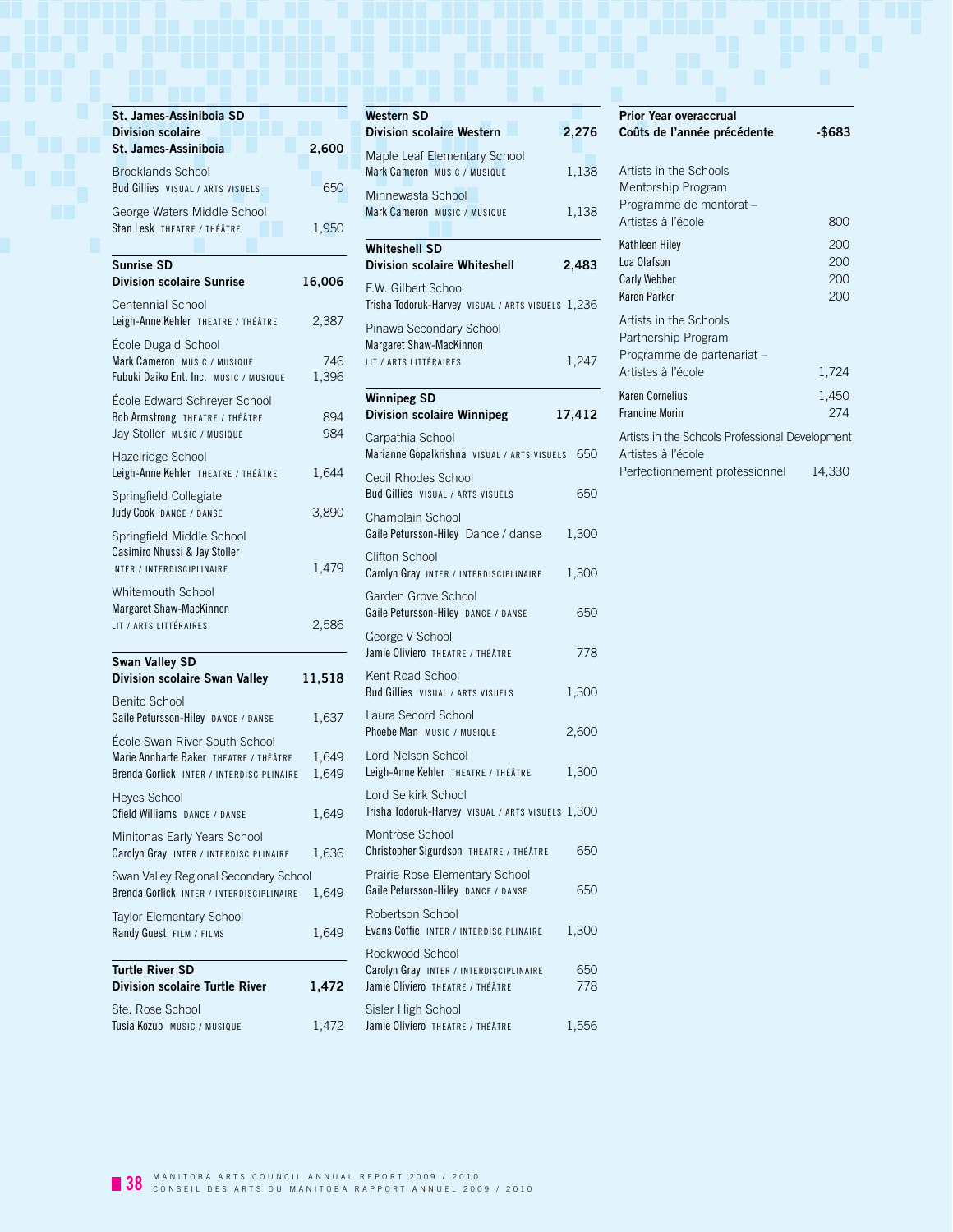| <b>ArtsSmarts</b><br><b>GénieArts</b>        |                                                                                                                                                                                              |                                    | \$52,000                                                              |
|----------------------------------------------|----------------------------------------------------------------------------------------------------------------------------------------------------------------------------------------------|------------------------------------|-----------------------------------------------------------------------|
|                                              | ArtsSmarts II / GénieArts II                                                                                                                                                                 |                                    | \$50,000                                                              |
|                                              | Interdisciplinary / Interdisciplinaire                                                                                                                                                       |                                    |                                                                       |
| <b>APPLICATIONS</b><br><b>DEMANDES</b><br>13 | <b>REQUESTED</b><br>MONTANT DEMANDÉ<br>94,141                                                                                                                                                | AWARDED<br><b>SUBVENTIONS</b><br>8 |                                                                       |
| DEADLINE<br>DATE LIMITE:                     | February 28 février 2009                                                                                                                                                                     |                                    |                                                                       |
| ASSESSOR(S)<br>ÉVALUATEUR(S):                | Chris Larsen, Carman<br>Terèsa Lee, Winnipeg<br>Loc Lu, Winnipeg                                                                                                                             |                                    |                                                                       |
| RECIPIENT(S)<br>RÉCIPIENDAIRE(S):            | Brandon School Division<br>Deloraine School<br>Elmwood High School<br>Emerson Elementary<br><b>FW Gilbert School</b><br>Garden Grove School<br>Happy Thought School<br>Winnipeg Beach School |                                    | 10,000<br>4,550<br>5,000<br>7,400<br>8,750<br>4,000<br>2,300<br>8,000 |

| <b>Special Opportunities for Organizations</b> |                                                                                                          |                                          |                |  |
|------------------------------------------------|----------------------------------------------------------------------------------------------------------|------------------------------------------|----------------|--|
|                                                | Occasions spéciales pour organismes                                                                      |                                          | \$35,000       |  |
| <b>APPLICATIONS</b><br><b>DEMANDES</b><br>25   | REQUESTED<br>MONTANT DEMANDÉ<br>239,720                                                                  | AWARDFD<br><b>SUBVENTIONS</b><br>6       |                |  |
| <b>DEADLINE</b><br>DATE LIMITE:                | May 15 mai 2009                                                                                          |                                          |                |  |
| JUROR(S)<br>ÉVALUATEUR(S):                     | Danielle Sturk, Saint-Boniface<br>Raye Anderson, Winnipeg Beach<br>Susan Chafe, Winnipeg<br>Sean McManus |                                          |                |  |
| RECIPIENT(S)<br>RÉCIPIENDAIRE(S):              | Dance / Danse<br>TRIP dance company Inc.                                                                 | Manitoba Great Wall Performing Arts Inc. | 2,000<br>4,500 |  |
|                                                | Theatre / Théâtre<br>Prairie Theatre Exchange Inc.                                                       |                                          | 5,000          |  |
|                                                | Visual Arts / Arts visuels<br>Winnipeg Film Group Inc.                                                   | Mentoring Artists for Women's Art Inc.   | 7,500<br>8,000 |  |

| ArtsSmarts I / GénieArts I        |                                        |                                           | \$2,000        |  |
|-----------------------------------|----------------------------------------|-------------------------------------------|----------------|--|
|                                   | Interdisciplinary / Interdisciplinaire |                                           |                |  |
| APPLICATIONS<br>DEMANDES<br>4     | REQUESTED<br>MONTANT DEMANDÉ<br>4.000  | AWARDED<br><b>SUBVENTIONS</b><br>2        |                |  |
| RECIPIENT(S)<br>RÉCIPIENDAIRE(S): | Grosvenor School                       | Behavioural Health Foundation K-12 School | 1,000<br>1,000 |  |
| <b>DEADLINE</b><br>DATE LIMITE:   | March 31 mars 2009                     |                                           |                |  |
| RECIPIENT(S)<br>RÉCIPIENDAIRE(S): | École St. Avila<br>Grosvenor School    |                                           | 750<br>1,000   |  |

| <b>Special Opportunities to Individuals</b><br>Occasions spéciales pour individus | \$15,000                                                                                                 |                               |                         |
|-----------------------------------------------------------------------------------|----------------------------------------------------------------------------------------------------------|-------------------------------|-------------------------|
| APPLICATIONS<br>DEMANDES                                                          | REQUESTED<br>MONTANT DEMANDÉ                                                                             | AWARDED<br><b>SUBVENTIONS</b> |                         |
| 9                                                                                 | 44,000                                                                                                   | 3                             |                         |
| DEADLINE<br>DATE LIMITE:                                                          | May 15 mai 2009                                                                                          |                               |                         |
| ASSESSOR(S)<br>ÉVALUATEUR(S):                                                     | Danielle Sturk, Saint-Boniface<br>Raye Anderson, Winnipeg Beach<br>Susan Chafe, Winnipeg<br>Sean McManus |                               |                         |
| RECIPIENT(S)<br>RÉCIPIENDAIRE(S):                                                 | <b>Chris Cooper</b><br>Michael Dudeck<br>Sarah Johnson                                                   |                               | 5,000<br>5.000<br>5.000 |

| <b>Award of Distinction</b>       |                                                                                                                     |                               |          |
|-----------------------------------|---------------------------------------------------------------------------------------------------------------------|-------------------------------|----------|
| <b>Prix de distinction</b>        |                                                                                                                     |                               | \$30,000 |
| APPLICATIONS<br><b>DEMANDES</b>   | REQUESTED<br>MONTANT DEMANDÉ                                                                                        | AWARDED<br><b>SUBVENTIONS</b> |          |
| 4                                 | 120,000                                                                                                             | 4                             |          |
| <b>DEADLINE</b><br>DATE LIMITE:   | December 15 décembre 2009                                                                                           |                               |          |
| JUROR(S)<br>ÉVALUATEUR(S):        | Danielle Sturk, Saint-Boniface<br>Richard Irish, Winnipeg<br>Cherry Karpyshin, Winnipeg<br>Anthony Kiendl, Winnipeg |                               |          |
| RECIPIENT(S)<br>RÉCIPIENDAIRE(S): | William Eakin                                                                                                       |                               | 30.U     |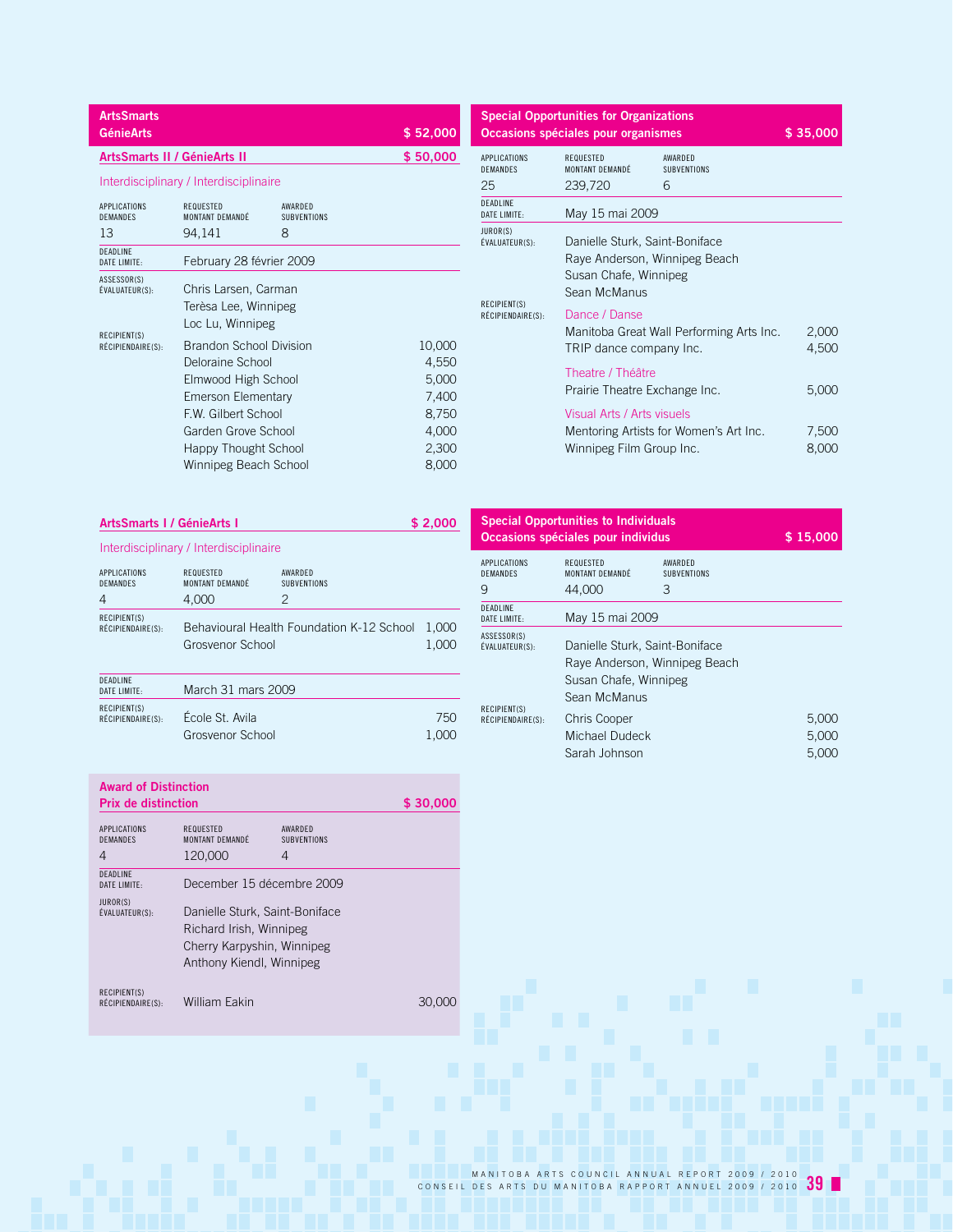# Bridges

| <b>Aboriginal Arts Programs</b>                                                                        | Programme des arts autochtones                                                                 |                                                 | \$83,728              |
|--------------------------------------------------------------------------------------------------------|------------------------------------------------------------------------------------------------|-------------------------------------------------|-----------------------|
| pour artistes autchtones                                                                               | Aboriginal Arts Travel / Professional Development<br>Voyages et perfectionnement professionnel |                                                 | \$8,728               |
| Dance / Danse                                                                                          |                                                                                                |                                                 | 1,850                 |
| APPLICATIONS<br><b>DEMANDES</b><br>2                                                                   | REQUESTED<br>MONTANT DEMANDÉ<br>1,850                                                          | AWARDED<br>SUBVENTIONS<br>2                     |                       |
| RECIPIENT(S)<br>RÉCIPIENDAIRE(S):                                                                      | Arlo Baskier-Nabess<br>Joanne Soldier                                                          |                                                 | 350<br>1,500          |
| Music / Musique                                                                                        |                                                                                                |                                                 | 3,605                 |
| APPLICATIONS<br><b>DEMANDES</b><br>3                                                                   | REQUESTED<br>MONTANT DEMANDÉ<br>4,500                                                          | AWARDED<br><b>SUBVENTIONS</b><br>3              |                       |
| RECIPIENT(S)<br>RÉCIPIENDAIRE(S):                                                                      | Wab (Wabanakwut) Kinew<br>Jennilee Martineau<br>David Boulanger                                |                                                 | 1,500<br>1,500<br>605 |
| Visual Arts / Arts visuels                                                                             |                                                                                                |                                                 | 1,760                 |
| APPLICATIONS<br><b>DEMANDES</b><br>$\overline{c}$                                                      | REQUESTED<br>MONTANT DEMANDÉ<br>2.203                                                          | AWARDED<br><b>SUBVENTIONS</b><br>$\overline{c}$ |                       |
| RECIPIENT(S)<br>RÉCIPIENDAIRE(S):                                                                      | Terry (Ted) Oster<br>Caroline Monnet                                                           |                                                 | 1,317<br>443          |
| Literary Arts / Arts littéraires                                                                       |                                                                                                |                                                 | 1,513                 |
| APPLICATIONS<br><b>DEMANDES</b><br>З                                                                   | REQUESTED<br>MONTANT DEMANDÉ<br>3,689                                                          | AWARDED<br>SUBVENTIONS<br>2                     |                       |
| RECIPIENT(S)<br>RÉCIPIENDAIRE(S):                                                                      | Brenda Fontaine<br>Deborah Delaronde-Falk                                                      |                                                 | 1,157<br>356          |
| <b>Aboriginal Arts Creative Development</b><br>Développement creatif des arts autochtones<br>\$ 68,970 |                                                                                                |                                                 |                       |
| Music / Musique                                                                                        |                                                                                                |                                                 | 4,500                 |

| Music / Musique                             |                                                                                                          |                                    | 4.500 |
|---------------------------------------------|----------------------------------------------------------------------------------------------------------|------------------------------------|-------|
| <b>APPLICATIONS</b><br><b>DEMANDES</b><br>3 | REQUESTED<br>MONTANT DEMANDÉ<br>19,480                                                                   | AWARDED<br><b>SUBVENTIONS</b><br>1 |       |
| DEADLINE<br>DATE LIMITE:                    | November 30 novembre 2009                                                                                |                                    |       |
| JUROR(S)<br>ÉVALUATEUR(S):                  | Darryl Nepinak, Skownan<br>Don Amero, Winnipeg<br>Lori Blondeau, Saskatoon<br>Miles Morrisseau, Winnipeg |                                    |       |
| RECIPIENT(S)<br>RÉCIPIENDAIRE(S):           | Evan Reeve                                                                                               |                                    |       |

### Visual Arts / Arts visuels 41,970 APPLICATIONS REQUESTED AWARDED<br>DEMANDES MONTANT DEMANDÉ SUBVENTIONS MONTANT DEMANDÉ 26 187,192 6 DEADLINE<br>DATE LIMITE: June 30 juin 2009 JUROR(S)<br>ÉVALUATEUR(S): Catherine Mattes, Shilo Duncan Mercredi, Winnipeg Lorne Olson, Winnipeg RECIPIENT(S)<br>RÉCIPIENDAIRE(S): Jacqueline Traverse 7,500 Darryl Nepinak 7,500<br>David Krouse 14.470 David Krouse DEADLINE<br>DATE LIMITE: November 30 novembre 2009 JUROR(S)<br>ÉVALUATEUR(S): Darryl Nepinak, Skownan Don Amero, Winnipeg Lori Blondeau, Saskatoon Miles Morrisseau, Winnipeg RECIPIENT(S)<br>RÉCIPIENDAIRE(S): Revin Burton 7,500 Scott Stephens 7,500 Victoria McIntosh 7,500 Literary Arts / Arts littéraires 22,500 APPLICATIONS REQUESTED AWARDED DEMANDES MONTANT DEMANDÉ SUBVENTIONS 5 37,000 3 DEADLINE<br>DATE LIMITE: June 30 juin 2009 JUROR(S)<br>ÉVALUATEUR(S): Catherine Mattes, Shilo Duncan Mercredi, Winnipeg Lorne Olson, Winnipeg RECIPIENT(S)<br>RÉCIPIENDAIRE(S):

DEADLINE<br>DATE LIMITE:

JUROR(S)<br>ÉVALUATEUR(S):

RECIPIENT(S)<br>RÉCIPIENDAIRE(S):

Récipiend Delaronde-Falk 7,500 Jason Harper 7,500

Report Solution 2,500

November 30 novembre 2009

Darryl Nepinak, Skownan Don Amero, Winnipeg Lori Blondeau, Saskatoon Miles Morrisseau, Winnipeg

**Passerelles • 2006** • 2007 • 2008 • 2009 • 2009 • 2009 • 2009 • 2009 • 2009 • 2009 • 2009 • 2009 • 2009 • 2009 • 2009 • 2009 • 2009 • 2009 • 2009 • 2009 • 2009 • 2009 • 2009 • 2009 • 2009 • 2009 • 2009 • 2009 • 2009 • 200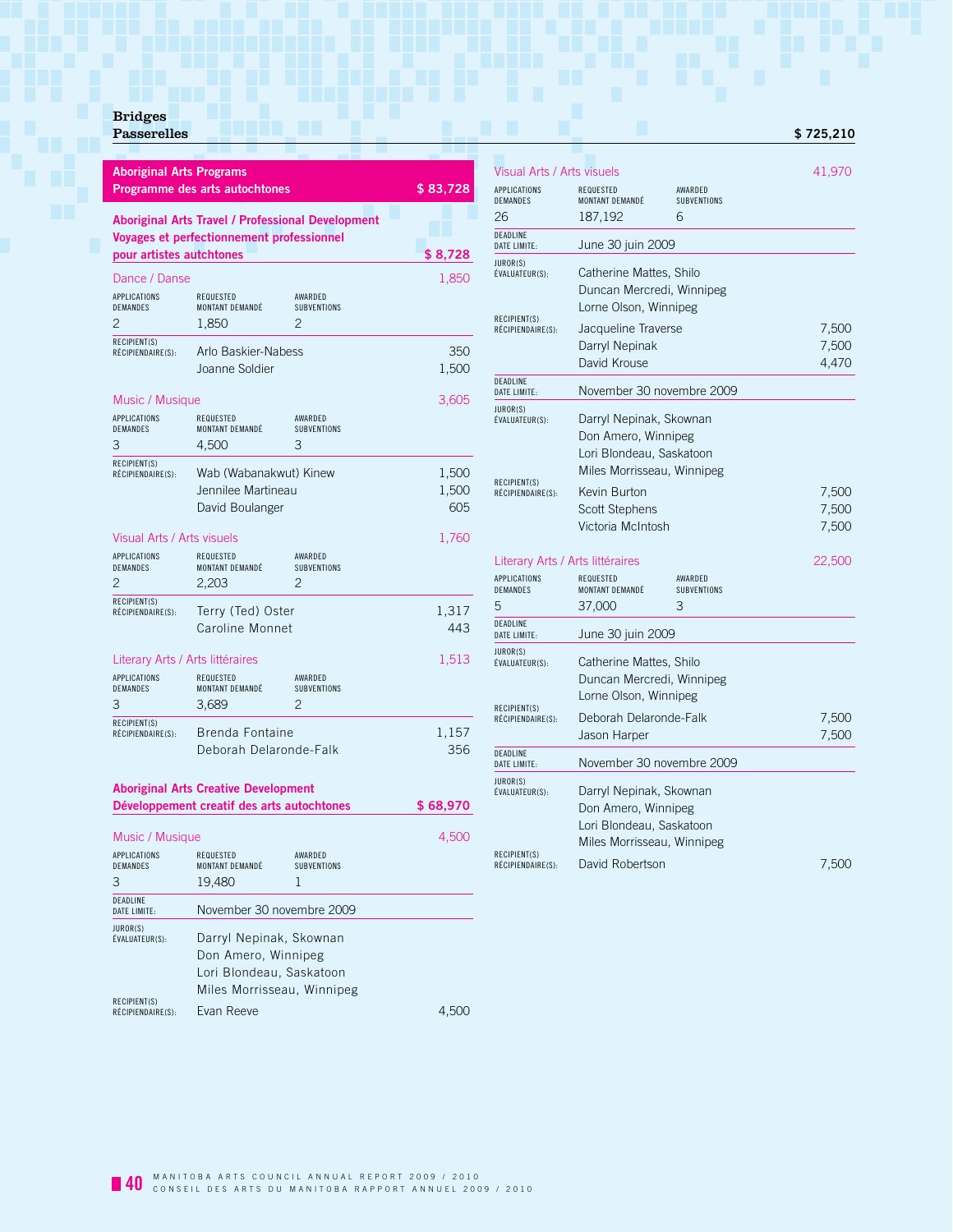## **Aboriginal Arts Mentorship Training & Development Formation et développement des arts**

| autochtones avec mentor           |                              |                               | \$6,030 |
|-----------------------------------|------------------------------|-------------------------------|---------|
| Theatre / Théâtre                 |                              |                               | 3,030   |
| <b>APPLICATIONS</b><br>DEMANDES   | REQUESTED<br>MONTANT DEMANDÉ | AWARDED<br><b>SUBVENTIONS</b> |         |
| 1                                 | 5,000                        | 1                             |         |
| DEADLINE<br>DATE LIMITE:          | June 30 juin 2009            |                               |         |
| JUROR(S)<br>ÉVALUATEUR(S):        | Catherine Mattes, Shilo      |                               |         |
|                                   | Duncan Mercredi, Winnipeg    |                               |         |
|                                   | Lorne Olson, Winnipeg        |                               |         |
| RECIPIENT(S)<br>RÉCIPIENDAIRE(S): | G. Jazz de Montigny          |                               | 5,000   |
| Visual Arts / Arts visuels        |                              |                               | 3,000   |
| <b>APPLICATIONS</b><br>DEMANDES   | REQUESTED<br>MONTANT DEMANDÉ | AWARDED<br><b>SUBVENTIONS</b> |         |
| 2                                 | 9.990                        | 1                             |         |
| <b>DEADLINE</b><br>DATE LIMITE:   | November 30 novembre 2009    |                               |         |
| JUROR(S)<br>ÉVALUATEUR(S):        | Darryl Nepinak, Skownan      |                               |         |
|                                   | Don Amero, Winnipeg          |                               |         |
|                                   | Lori Blondeau, Saskatoon     |                               |         |
|                                   | Miles Morrisseau, Winnipeg   |                               |         |
| RECIPIENT(S)<br>RÉCIPIENDAIRE(S): | Jenny Western                |                               | 3,000   |

| <b>Management &amp; Governance</b><br><b>Gestion et gouvernance</b>         | \$25,000                               |                               |        |
|-----------------------------------------------------------------------------|----------------------------------------|-------------------------------|--------|
|                                                                             | Interdisciplinary / Interdisciplinaire |                               | 13,600 |
| <b>APPLICATIONS</b><br><b>DEMANDES</b>                                      | <b>REQUESTED</b><br>MONTANT DEMANDÉ    | AWARDFD<br><b>SUBVENTIONS</b> |        |
| $\mathcal{P}$                                                               | 14,435                                 | $\mathcal{P}$                 |        |
| <b>DEADLINE</b><br>DATE LIMITE:                                             | April 01 avril 2009                    |                               |        |
| JUROR(S)<br>Paul Nolin, Winnipeg<br>ÉVALUATEUR(S):<br>Vicki Young, Winnipeg |                                        |                               |        |
| RECIPIENT(S)<br>RÉCIPIENDAIRE(S):                                           | Mentoring Artists for Women's Art Inc. |                               | 6,100  |
|                                                                             | Winnipeg Film Group Inc.               |                               | 7,500  |
| <b>Music / Musique</b>                                                      |                                        |                               | 5.400  |
| <b>APPLICATIONS</b>                                                         | <b>REQUESTED</b>                       | AWARDFD                       |        |

| DEMANDES                          | MONTANT DEMANDÉ                               | <b>SUBVENTIONS</b>              |       |
|-----------------------------------|-----------------------------------------------|---------------------------------|-------|
|                                   | 5.400                                         |                                 |       |
| DEADLINE<br>DATE LIMITE:          | April 01 avril 2009                           |                                 |       |
| JUROR(S)<br>ÉVALUATEUR(S):        | Paul Nolin, Winnipeg<br>Vicki Young, Winnipeg |                                 |       |
| RECIPIENT(S)<br>RÉCIPIENDAIRE(S): |                                               | Manitoba Opera Association Inc. | 5.400 |

| Theatre / Théâtre                      |                                               |                                          | 6.000 |
|----------------------------------------|-----------------------------------------------|------------------------------------------|-------|
| <b>APPLICATIONS</b><br><b>DEMANDES</b> | REQUESTED<br>MONTANT DEMANDÉ<br>6.000         | AWARDED<br><b>SUBVENTIONS</b>            |       |
| DEADI INF<br>DATE LIMITE:              | April 01 avril 2009                           |                                          |       |
| JUROR(S)<br>ÉVALUATEUR(S):             | Paul Nolin, Winnipeg<br>Vicki Young, Winnipeg |                                          |       |
| RECIPIENT(S)<br>RÉCIPIENDAIRE(S):      |                                               | Manitoba Association of Playwrights Inc. |       |

| <b>Artist in the Community Residency</b><br>Artistes en résidence dans la communauté<br>\$75,270 |                                                                                                                                               |                                                 |        |  |
|--------------------------------------------------------------------------------------------------|-----------------------------------------------------------------------------------------------------------------------------------------------|-------------------------------------------------|--------|--|
| <b>Music / Musique</b>                                                                           |                                                                                                                                               |                                                 | 10,000 |  |
| APPLICATIONS<br><b>DEMANDES</b><br>$\mathfrak{D}$                                                | <b>REQUESTED</b><br>MONTANT DEMANDÉ<br>16,000                                                                                                 | AWARDED<br><b>SUBVENTIONS</b><br>$\mathfrak{D}$ |        |  |
| DEADLINE<br><b>DATE LIMITE:</b>                                                                  | October 01 octobre 2009                                                                                                                       |                                                 |        |  |
| JUROR(S)<br>ÉVALUATEUR(S):<br>RECIPIENT(S)<br>RÉCIPIENDAIRE(S):                                  | Gerry Atwell, Winnipeg<br>Dana Kletke, Winnipeg<br>Caroline Monnet, Winnipeg<br>West End Cultural Centre                                      |                                                 | 10.000 |  |
| <b>Theatre / Théâtre</b>                                                                         |                                                                                                                                               |                                                 | 8,370  |  |
| <b>APPLICATIONS</b><br><b>DEMANDES</b><br>$\overline{c}$                                         | <b>REQUESTED</b><br>MONTANT DEMANDÉ<br>18,370                                                                                                 | AWARDED<br><b>SUBVENTIONS</b><br>1              |        |  |
| <b>DEADLINE</b><br>DATE LIMITE:                                                                  | April 01 avril 2009                                                                                                                           |                                                 |        |  |
| JUROR(S)<br>ÉVALUATEUR(S):                                                                       | Amber Andersen, Minnedosa<br>Carolyn Gray, Winnipeg<br>Clarence Nepinak, Winnipeg<br>Carole O'Brien, Winnipeg<br>Dominique Reynolds, Winnipeg |                                                 |        |  |
| RECIPIENT(S)<br>RÉCIPIENDAIRE(S):                                                                |                                                                                                                                               | Nor'West Co-Op Community Health Centre          | 8.370  |  |

### **Visual Arts / Arts visuels 20,000**

| APPLICATIONS<br><b>DEMANDES</b>   | <b>REQUESTED</b><br>MONTANT DEMANDÉ                                                                                                           | AWARDED<br><b>SUBVENTIONS</b> |        |
|-----------------------------------|-----------------------------------------------------------------------------------------------------------------------------------------------|-------------------------------|--------|
| 2                                 | 20,000                                                                                                                                        | 2                             |        |
| DEADLINE<br>DATF I IMITF:         | April 01 avril 2009                                                                                                                           |                               |        |
| JUROR(S)<br>ÉVALUATEUR(S):        | Amber Andersen, Minnedosa<br>Carolyn Gray, Winnipeg<br>Clarence Nepinak, Winnipeg<br>Carole O'Brien, Winnipeg<br>Dominique Reynolds, Winnipeg |                               |        |
| RECIPIENT(S)<br>RÉCIPIENDAIRE(S): | Graffiti Art Programming Inc.                                                                                                                 |                               | 10,000 |
| <b>DEADLINE</b><br>DATE LIMITE:   | October 01 octobre 2009                                                                                                                       |                               |        |
| <b>JUROR(S)</b><br>ÉVALUATEUR(S): | Gerry Atwell, Winnipeg<br>Dana Kletke, Winnipeg<br>Caroline Monnet, Winnipeg                                                                  |                               |        |
| RECIPIENT(S)<br>RÉCIPIENDAIRE(S): | <b>Art City</b>                                                                                                                               |                               | 10,000 |